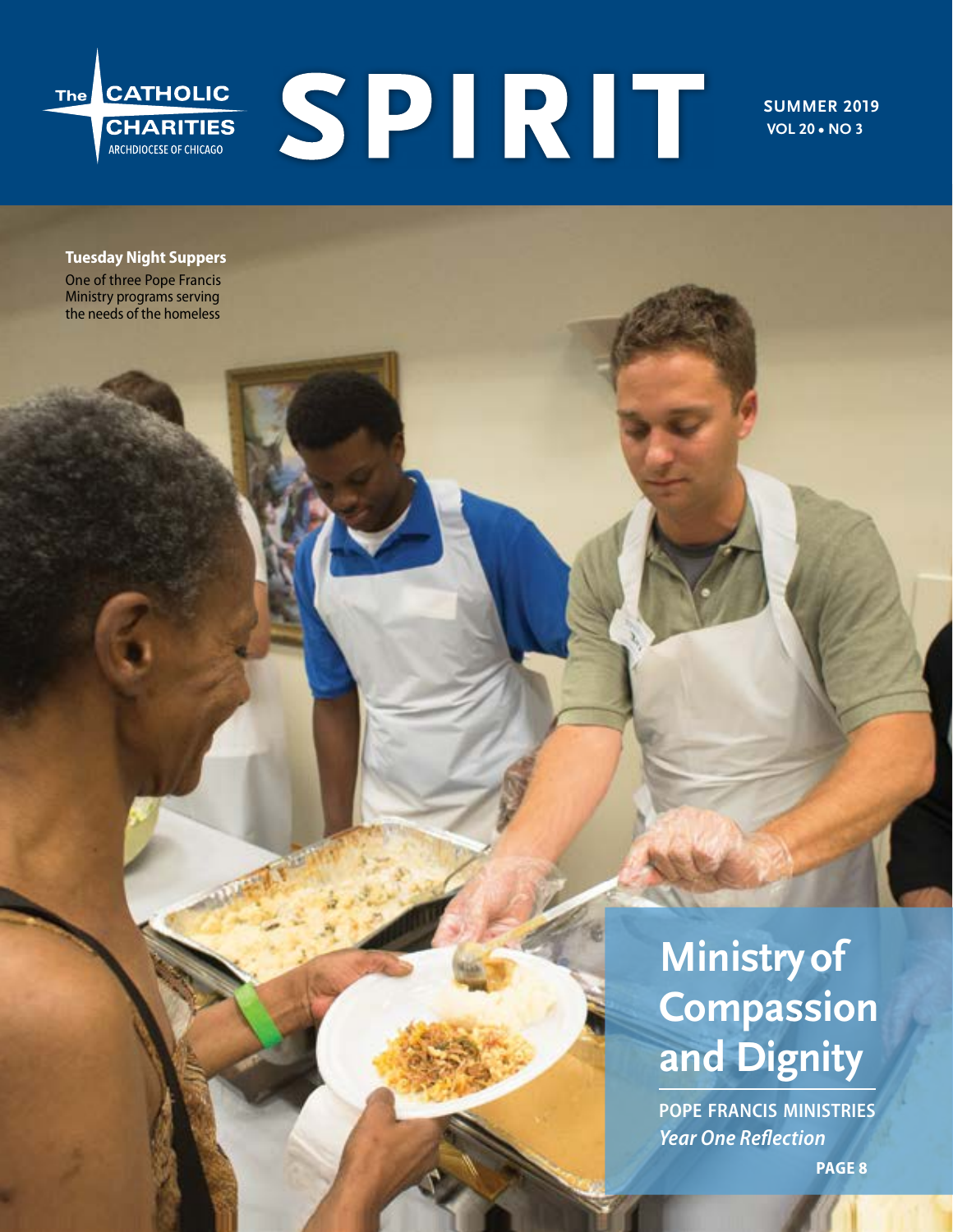**SUMMER 2019 VOL 20 • NO 3**

### **CONTENTS**

**COVER STORY**

# **Ministry of Compassion and Dignity**

**pope francis ministries** *Year One Reflection*



*Strong Leadership and Management Ensures 'Jewel of the Archdiocese'*

- **4 Donor Profile** *Kathy Almaney*
- **18 Essay** *Rochelle Baker*



**Parish Profile** *Holy Name Cathedral*



**"This wonderful outpouring of generosity from Home Depot is a fantastic reflection [of our mission]."** 

#### **Nancy Haws**

*– The House of the Good Shepherd, Development Director*

- **14 Events**
- **16 Foundation, Corporate, and Government Partnerships**
- **17 Board Relations and Mission Engagement**

# SPIRIT **MAGAZINE**

**WRITER Mindy McFadden Walch PHOTOS** Catholic Charities Communications Department **DESIGN Kathy Gabriel**

© Catholic Charities 2019 *Spirit Magazine is published by Catholic Charities of the Archdiocese of Chicago for its friends, clients, and benefactors.*

**Phone (312) 655-7010 communications@catholiccharities.net** Postage paid in Chicago, IL 60654 Postmaster Send change of address to: Spirit Magazine, 721 N. LaSalle Street, Chicago, Illinois 60654



### **www.catholiccharities.net/spirit**

Find coofchicagoidh 四国图 NCD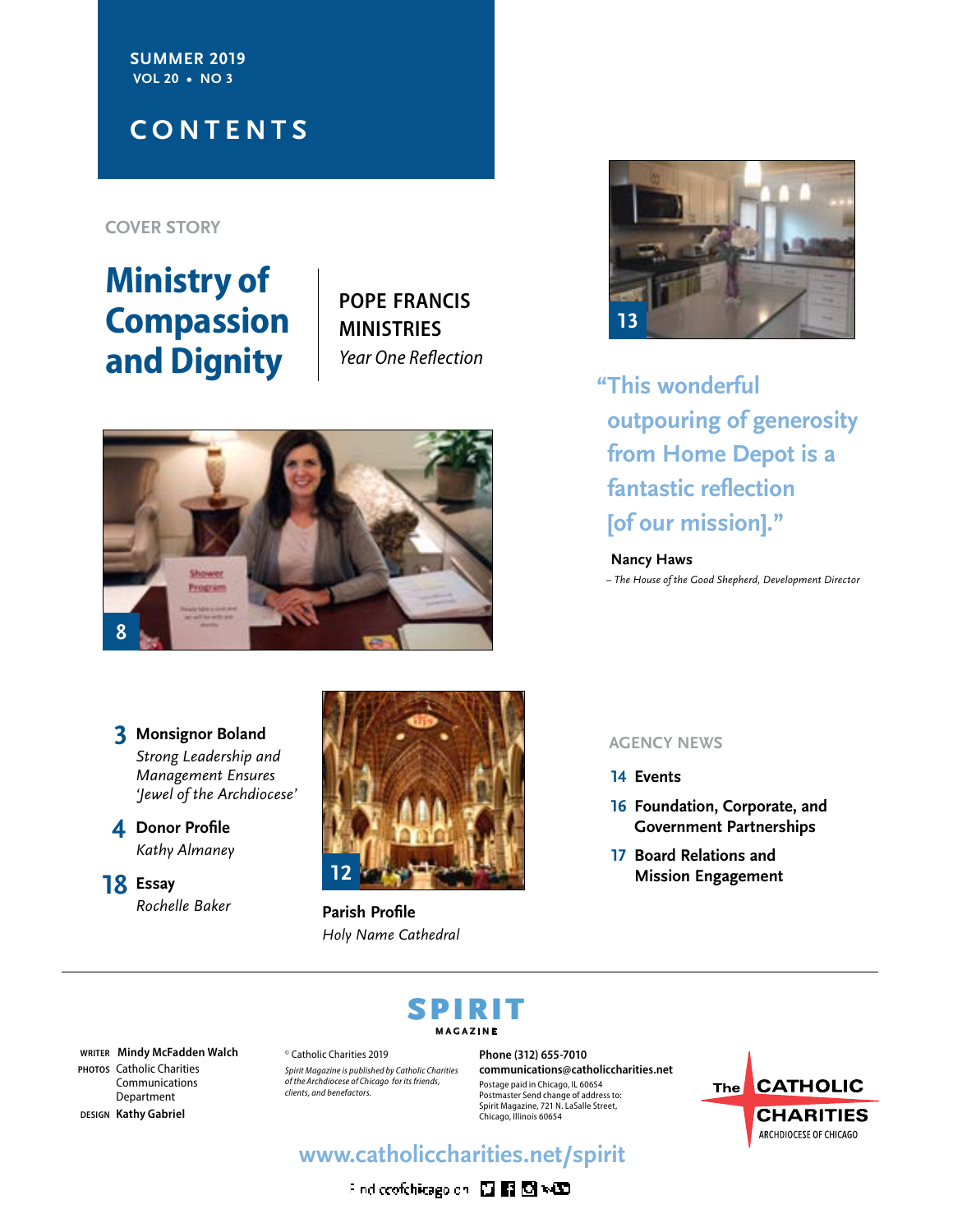### **Rev. Monsignor Michael Boland**

PRESIDENT OF CATHOLIC CHARITIES

# **Strong Leadership and Management Ensures 'Jewel of the Archdiocese'**

With a heavy heart, I made the decision step down as President, Administrator, and CEO of Catholic Charities effective August 16, 2019. It has been my great privilege to hold this position at Catholic Charities for almost 25 years and to be a part of the agency for 30 years.

When I became Administrator, a friend told me that I had been given stewardship of "the great jewel of the Archdiocese." That term has always stuck with me because it is a beautiful reminder that the poor and vulnerable are the true treasures of the Church. Catholic Charities is so blessed to daily minister to the needs of those whom Jesus entrusted to our care, and during my tenure I have tried to be a faithful steward of this remarkable agency that brings help and hope to so many people in need.

One of the greatest joys of my time at Catholic Charities has to be our recent year-long centennial anniversary celebration. The 100th anniversary gave us the opportunity to honor the great tradition of charitable care in the Archdiocese of Chicago – a tradition that has always included parishes, religious orders, volunteers, board members, philanthropic organizations, the business community, and government entities all working together to adapt and add services to meet changing needs.

During the past 30 years, this tradition has not only continued, but flourished. I have been



**"As Catholic Charities embarks on the next phase of leadership, it will continue the great tradition of bringing people together to respond to changing needs. "**

tremendously grateful for the support Catholic Charities receives from so many organizations, individuals, and especially our dedicated volunteers and board members that has allowed us

to expand our services in both Cook and Lake counties. Because of this support we are able to implement a variety of innovative programming for veterans, seniors, families, children, and anyone in need of a helping hand.

As Catholic Charities embarks on the next phase of leadership, it will continue the great tradition of bringing people together to respond to changing needs. Kathy Donahue, Senior Vice President of Program Development and Evaluation, will assume the role of Acting Administrator, President and CEO. Kathy's nearly 40 years of service at Catholic Charities demonstrates her commitment to the mission and strong leadership in the agency. I am confident that Kathy will ensure Catholic Charities seamless operations during this transition.

While my heart will always be with Catholic Charities, it is time for me to step back. I leave confident that you will continue your extraordinary support ensuring the poor and vulnerable will be protected and treated with the love and respect that is worthy of their God-given dignity.

May God's peace be with you always.

May. Mile Bobal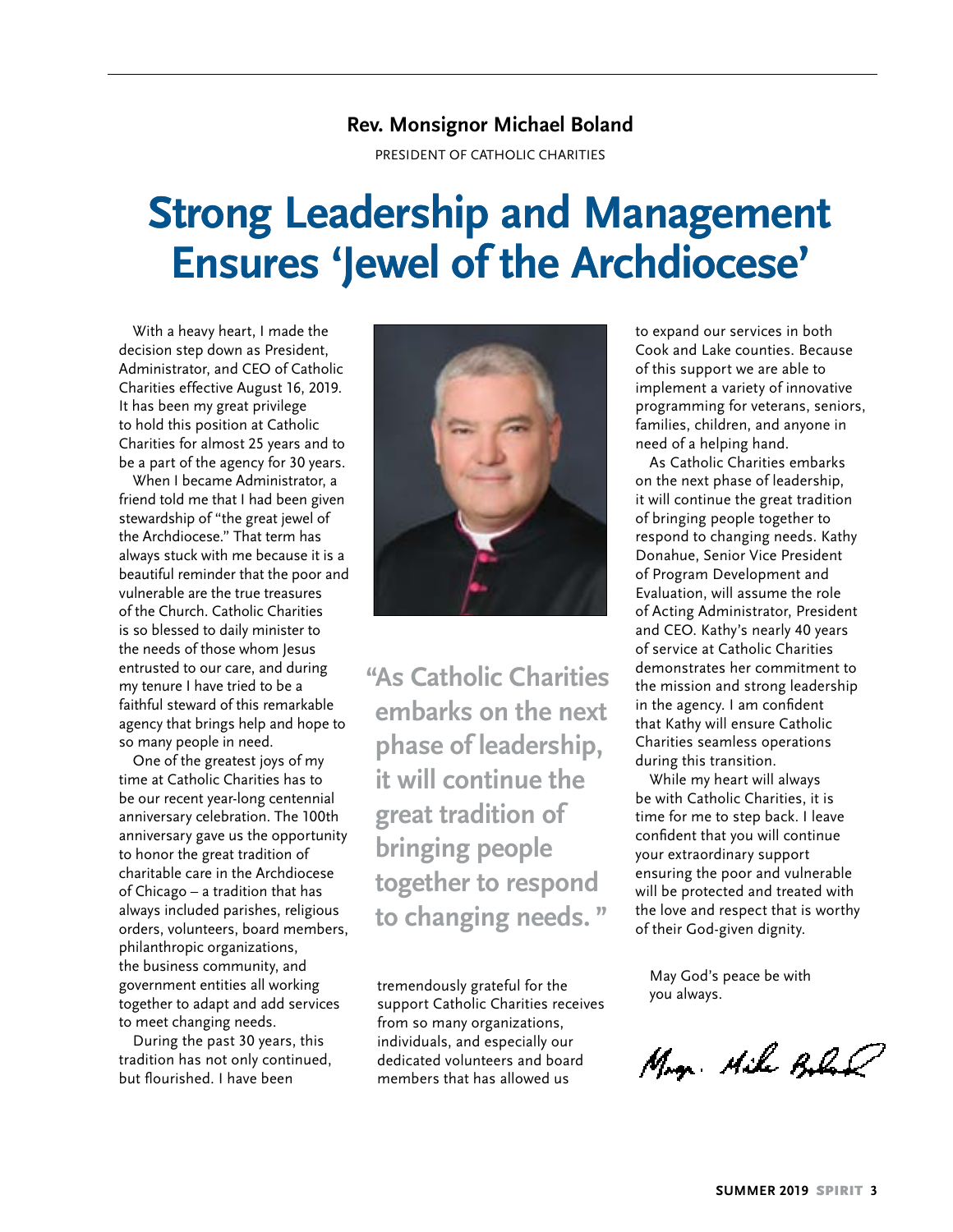

### the mission of catholic charities

Catholic Charities fulfills the Church's role in the mission of charity to anyone in need by providing compassionate, competent and professional services that strengthen and support individuals, families and communities based on the value and dignity of human life.

In order to remain faithful to our mission, Catholic Charities is guided by these core values: *Respect, Compassion, Competence and Stewardship.*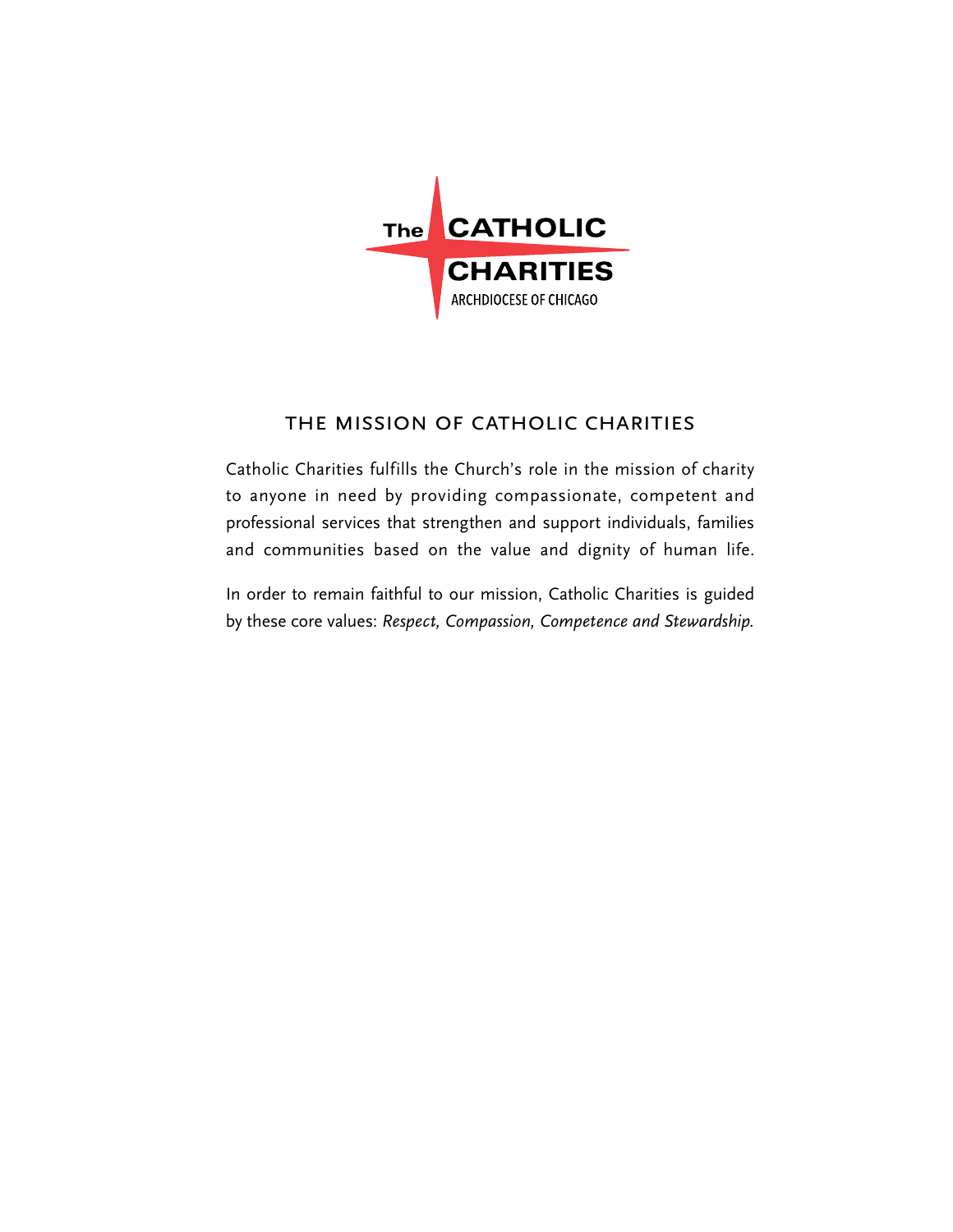### **Kathleen A. Donahue-Coia**

ACTING ADMINISTRATOR, PRESIDENT AND CEO OF CATHOLIC CHARITIES

# **Competence and Compassion at Catholic Charities Remains Steadfast**

As you can imagine, this has been a time of transition at Catholic Charities. Monsignor Boland has been a wellloved and respected shepherd of the agency. He's a visionary leader in the true sense of the word, with his passion and genuine love for the poor and vulnerable inspiring staff and making a permanent mark on all we do. He will be sorely missed.

To be sure, Monsignor Boland leaves Catholic Charities in a very good place. We are blessed with a strong leadership team and excellent management infrastructure that will guide Catholic Charities into the future and ensure that our Gospel mission to serve those in need with compassion and dignity remains steadfast.

Perhaps it is fitting that this issue of Spirit magazine focuses on Catholic Charities' programs that are near and dear to Monsignor Boland's heart: our services for people who are experiencing homelessness, particularly the "Pope Francis Ministries," which include our longestablished Evening Supper and After Supper Visions Programs, as well as our newly created shower and laundry programs that operate out of our main headquarters at the St. Vincent Center on LaSalle Street.

It is heartbreaking and unjust that thousands of Chicagoans don't have a place to call home. Often, one significant setback like a job loss, the death of the head of household, or an unexpected medical expense can lead to a spiral of events that result in homelessness for an individual or family. With the absence of any safety net income for single adults, as well



**"We are blessed with a strong leadership team… that will guide Catholic Charities into the future …"**

as the severe shortage of affordable housing and supportive housing for people with special needs, it becomes extremely difficult to regain housing once it is lost.

Catholic Charities Pope Francis Ministries not only fill the practical needs of those experiencing homelessness, but feed their spirits as well. The Ministries are largely volunteer-driven, with volunteers walking alongside our guests, neighbor to neighbor, accompanying them on their journey through

difficult times. Pope Francis often speaks of creating a "culture of encounter," where we are connecting with people on a personal level and embracing their humanness despite differences between us. He envisions a world where we compassionately "encounter" others just as Jesus did. It is beautiful to witness the encounters between Catholic Charities' guests and volunteers, where the lines between those helping and those being helped are blurred, and where so many of our volunteers tell us that they are the true beneficiaries in helping others.

The connections our brothers and sisters make at Catholic Charities become so important because when people live on the streets, life can be lonely and dangerous. They must constantly be on their guard and protect themselves from all kinds of harm. We want our offices to be a safe place where guests know they can come for professional help, but also a place where they can let their guard down; feel that sense of belonging; and be welcomed in with a friendly smile, a warm meal, a hot shower, and clean clothes. We want the St. Vincent Center to be a place of stability amidst uncertainty and fear, where dignity is restored and hope renewed. On the following pages, I hope you enjoy reading about the many dedicated volunteers and generous donors who make Catholic Charities a place that feels like home.

Sincerely,

La Blivit workers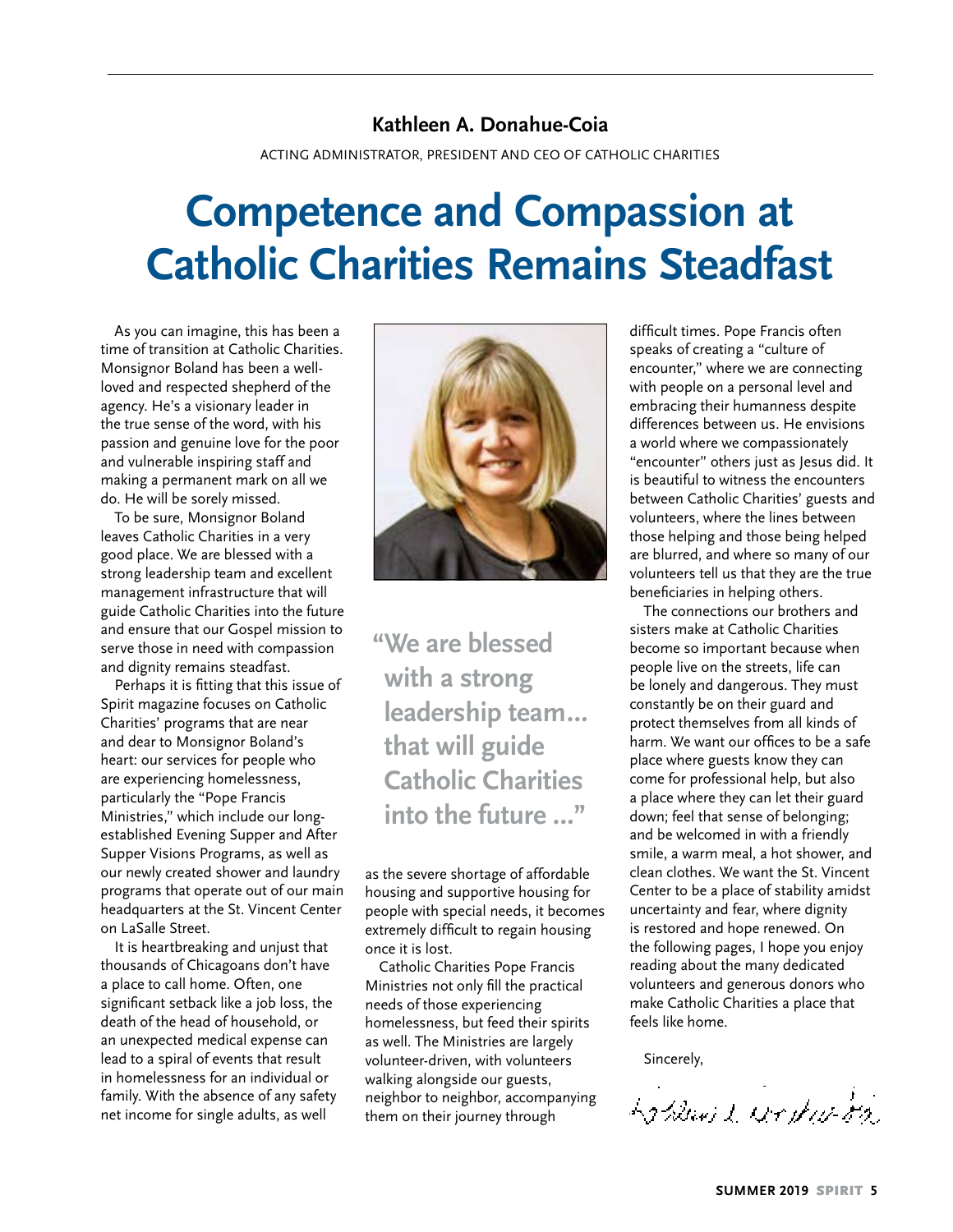# **Pope Francis Ministries Adds to Continuum of Emergency Help**

ne of the things we're know for at Catholic Charities is our comprehensive homeless and housing programs. They provide affordable apartments and social services to veterans, seniors, families, and those facing the challenge of domestic violence or disability. In total, we provide affordable housing to more than 4,000 people each year throughout Cook and Lake counties. Catholic Charities offers a variety of support services and employment programs that help people move from homelessness to stability and independence. Especially with the severe shortage of affordable housing in our highrent metropolitan area, it is more important than ever to provide housing support for so many people.

It can be hard to fully comprehend that when someone is homeless and on the street, each day is truly about surviving to the next day. Planning for the future becomes a luxury because you are too busy figuring out how to stay safe, where to go for a hot meal, or where to sleep at night – and then getting yourself there, most likely on foot.

And so emergency services become critical – services filling the most basic of human needs for food, clothing, and refuge from the elements. Therefore, in addition to our comprehensive housing and social services, Catholic Charities operates numerous programs to fill basic human needs.

#### **MOBILE OUTREACH PROGRAM**

Catholic Charities Mobile Outreach Program, reached when people dial "311," dispatches teams to respond to non-life threatening requests for assistance throughout

 **We offer a variety of support services and programs that help people move from homelessness to stability and independence.** 

the city of Chicago 24 hours a day, 7 days a week, 365 days per year. This includes doing well-being checks, bringing people to shelters, providing emergency food, and giving transportation assistance. Our teams are especially busy during the summer and winter months when we try to move people out of extreme temperatures and into warming or cooling centers and shelters throughout the city.

#### **HOMELESSNESS PREVENTION**

Catholic Charities operates the Homeless Prevention Call Center, which screens callers and provides emergency, one-time financial assistance to persons who are at risk of being evicted or at risk of having their heat or lights turned off due to a recent crisis.

### **Pope Francis Ministries**

#### **SUPPER PROGRAM**

The Evening Supper Programs are located in the city and throughout the suburbs and provide a hot evening meal to anyone in need. Guests get a nutritious meal that may be their only meal of the day and can be connected with other needed services. *See related stories on pages 7 and 12.*

#### **SHOWER AND LAUNDRY PROGRAM**

Showers and laundry facilities at the St. Vincent Center provide the renewal of a hot shower for those without access to private bathrooms. *See cover story on page 8.*

#### **FOOD AND CLOTHING PROGRAMS**

The Family Stabilization Program operates food pantries and clothing rooms across many locations throughout the city and suburbs. Ready-to-eat food is available for those without access to cooking facilities. Depending on donations received, we provide winter coats and other cold-weather gear to help people stay warm in frigid temperatures. Mary's Closet is a specialized clothing room for professional attire. Guests are helped to find clothing appropriate for interviews and employment.

### **FOR MORE INFORMATION**

Catholic Charities Family Stablization Program and Crisis Services **(312) 655-7700 • www.catholiccharities.net**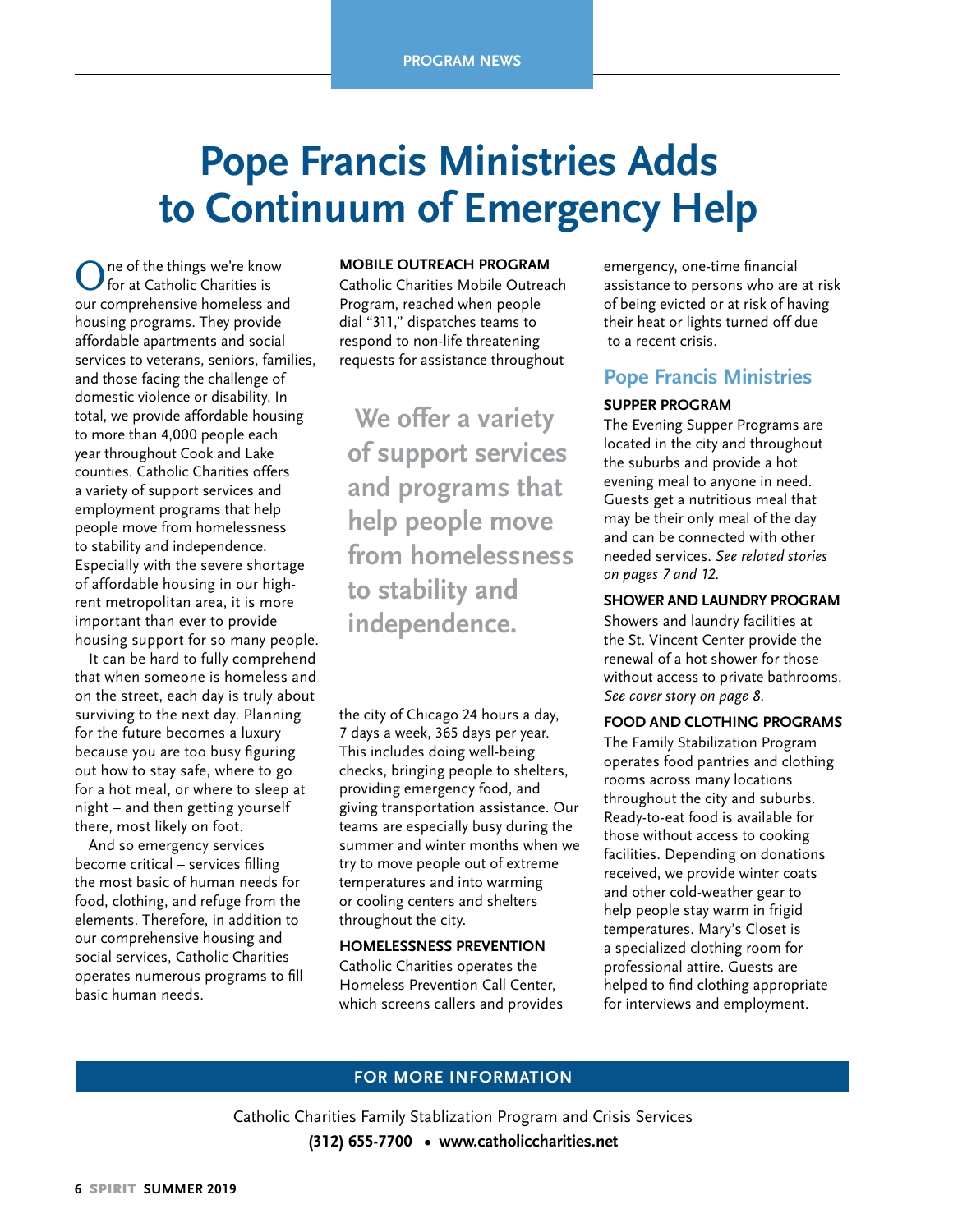# **Supper Guests Exhibit Art and Talent**

For more that 18 years, people who are hungry or homeless have come to Catholic Charities St. Vincent Hall every weeknight for company and a hot meal through the Evening Supper Program. Catholic Charities sponsors the meal Tuesday evenings, while the Chicago HELP Initiative, Fourth Presbyterian Church and Holy Name Cathedral provide the meal on the other four weeknights. On a typical evening, 130 people receive dinner. We are always at capacity and distribute sack meals to those who cannot be accommodated at a table. The program is a remarkable collaboration of volunteers, community groups, churches, and local restaurants who all work together to ensure that supper guests are fed delicious food served with love.

Shortly after starting the suppers, Catholic Charities initiated "After Supper Visions" for the guests. The program, run by a team of volunteers, starts in September each year. Interested supper guests are given a disposable camera, participate in workshops where they are taught basic photography skills, and are then encouraged to take photographs from their point of view. Volunteers work with the supper guests over the fall and winter months as the photographs are developed and discussed in small groups on a weekly basis.

"The suppers have really become a community and family for the guests, many of whom are alone," says Kathy Donahue (Acting Administrator,President and CEO of Catholic Charities). "Visions" is an extension of that community and gives people a shared experience that they can talk about amongst themselves and with the volunteers. It brings that sense of human connection that you would have with anyone who shared your passion."

Ellen Gorney, retired Director of Programs, was one of the original



creators of the program 17 years ago and has volunteered ever since. "To be able to have relationships with the photographers is a gift," she says. "I enjoy learning about their lives. They know so much about the city, current events…they have so much to contribute."

It is particularly rewarding to see the photographs improve as they learn more skills. "Visions" helps participants rekindle a sense of pride and enhances their self-confidence. "It is liberating for them to see themselves as something other than in need," explains Kathy. "They are truly artists and begin to see themselves as such."

The artists select their best photos to be displayed in a gallery exhibition held in June at St. Vincent Hall. Staff from Catholic Charities clothing room, Mary's Closet, help each artist select professional attire, and many of the artists take advantage of the shower program. There is an opening night reception, then two afternoon shows where the artists proudly discuss their photography with the 400 to 500 guests. It is a wonderful exchange of ideas, as guests view the gallery and get to meet and visit with the artists.

"Over the years the show has become more well-known and we get more patrons," Kathy notes. "We

### After Supper Visions **DEVELOPING FILM, TALENT AND HOPE**

#### **MERCHANDISE FOR SALE**

• Photo Prints • Note Cards

• Framed Photos • Ornaments

**HOW YOU CAN HELP** Donate used digital cameras.

**FOR MORE INFORMATION VISIT** 

#### **aftersuppervisions.com**

have professional photographers who come and are very impressed with the quality of the photographs. The "Visions" artists have a unique perspective on our surroundings, which comes through in their work. It is wonderful to see the artists speaking with the professional photographers as contemporaries."

Prints, notecards and gifts, made from photos taken by the artists, are available for sale during the show (and anytime on-line). The artists receive 70 percent of the proceeds from the sale of their work, and 30 percent comes back to the program to cover the cost of cameras, printing, ink, framing and other expenses. The money earned is truly a blessing for the artists and getting paid for their "vision" of the world around them is very life-affirming.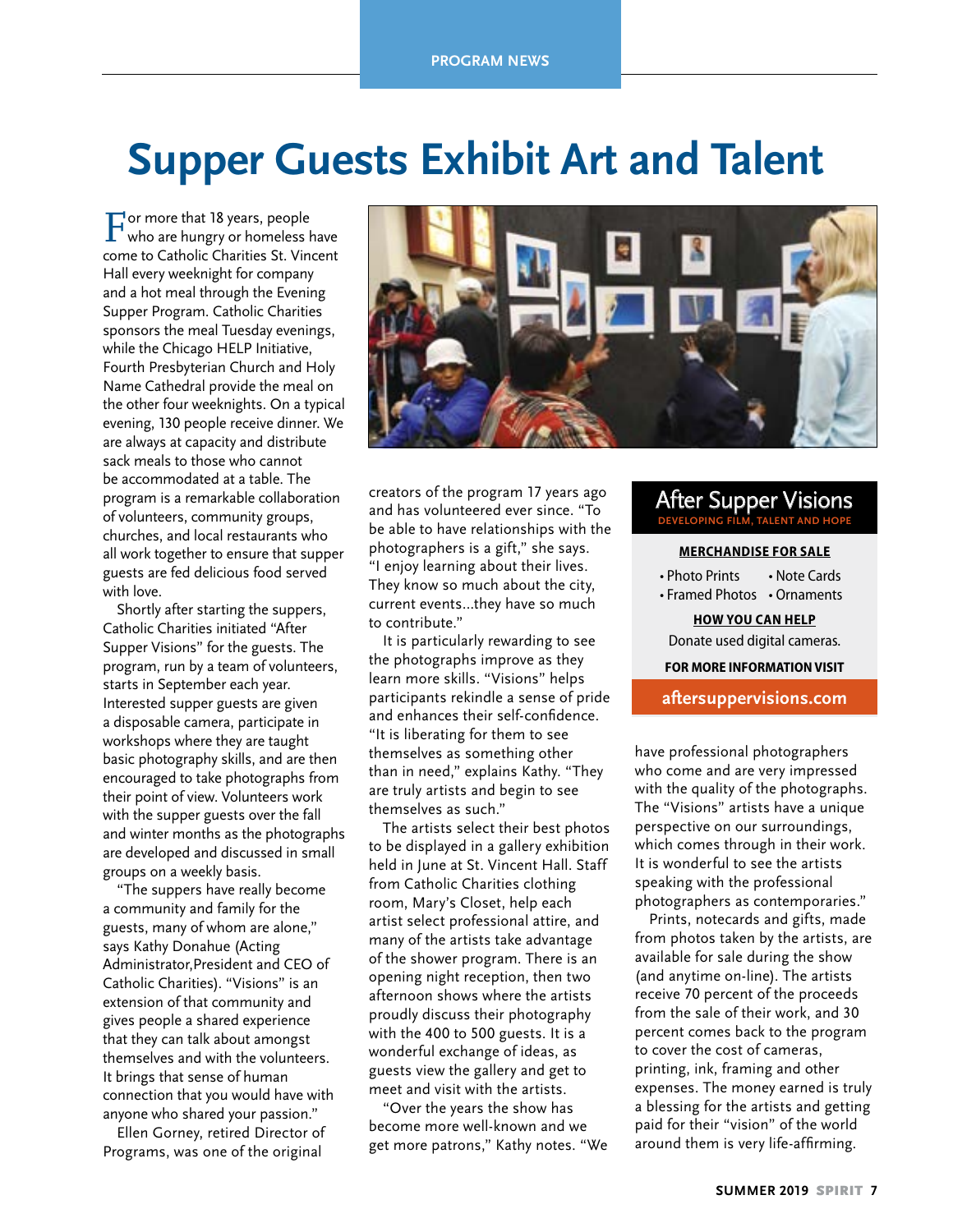# **Ministry of Compassion and Dignity**

### **pope francis ministries**

*Year One Reflection*



TOP

Pope Francis Ministries' volunteer greets and registers shower program participants.

BELOW: LEFT TO RIGHT

"Mary's Closet" clothing room, shower room, and laundry facilities.

On a recent sunny morning at Catholic Charities St. Vincent Center on LaSalle Street, Vince and Sherry\* arrive early for their 10 a.m. shower appointments and wait patiently in the lobby as volunteers finish stocking two private bathrooms with fresh towels and washcloths, shower shoes, new socks and underwear, and a variety of toiletries. Another volunteer warmly greets the

**In its first year, the shower program served more than 220 individuals with the able assistance of 40 volunteers.** 

two and escorts them downstairs to the newly remodeled clothing room, where they "shop" for gently used shirts and pants from the many generous donations. Vince and Sherry are the first guests of the day in Catholic Charities Shower Ministry, which celebrated its first anniversary in June.

For people who are experiencing homelessness, finding a place to clean up can be extremely challenging. Many try to wash up in public restrooms, but of course that is not the same as taking a shower and changing into clean clothing. Many guests of our Evening Supper program had shared that they were often embarrassed to apply for jobs, show up for work, or attend counseling or medical appointments when they had not showered or were wearing dirty clothing. Catholic Charities wanted to be sure we could address this need. Since we started the program last year, hundreds of people have experienced the simple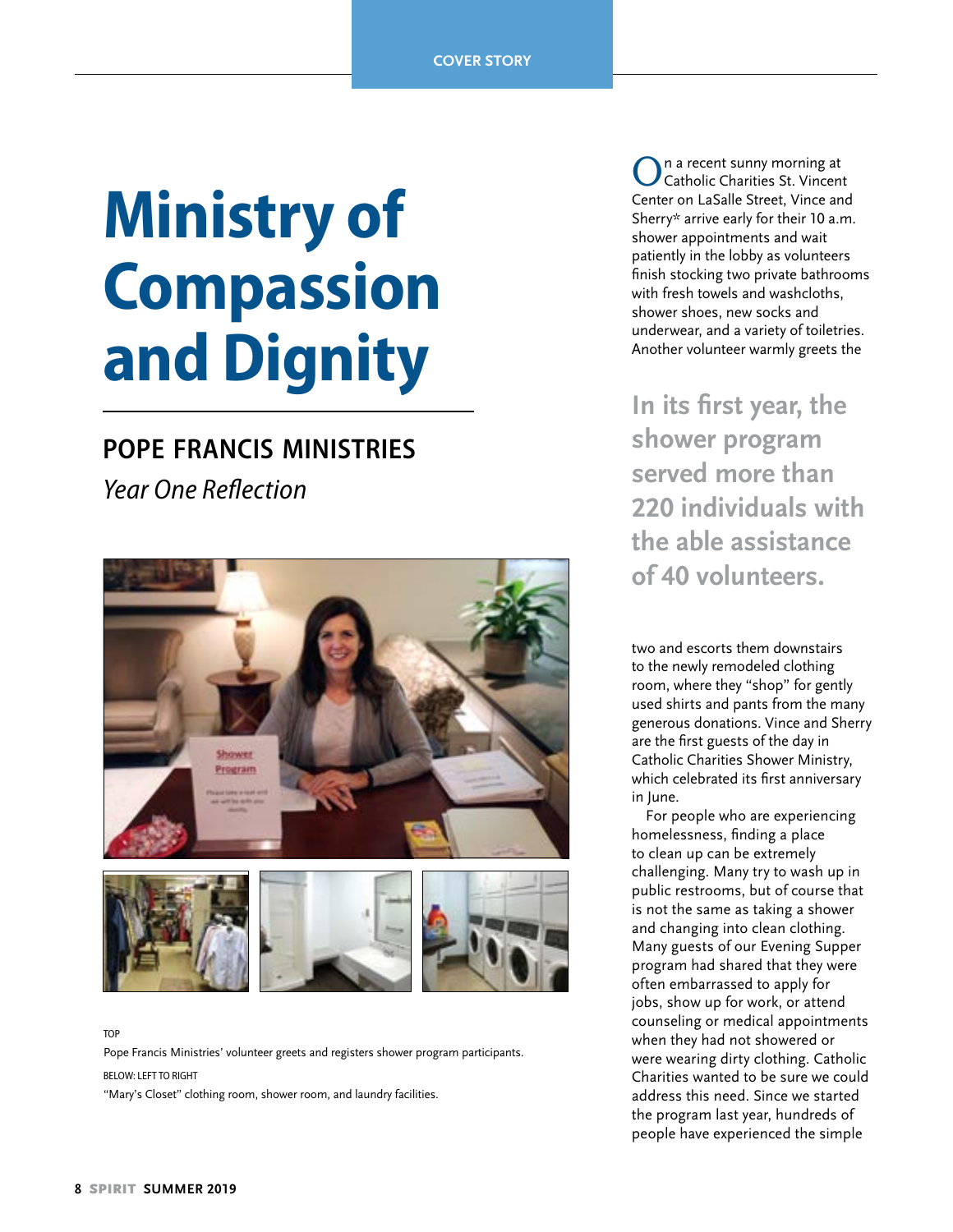joy that a shower and fresh clothing can bring.

As the Holy Father explains, the showers and laundry are a concrete way to recognize the humanity and dignity of our brothers and sisters who are experiencing homelessness, and to show God's love and tenderness to people who are too often overlooked.

Modeled after the "Pope Francis Ministries" facilities on the grounds of the Vatican, the Catholic Charities program encompasses the showers, the laundry, and our Evening Supper program, which has been providing hot meals to the hungry and homeless for nearly two decades. Each weeknight, the Evening Supper Program hosts more than 130 people in St. Vincent Hall to enjoy a hot meal prepared by volunteers or generously donated by local restaurants. Supper guests are invited to participate in a variety of other services such as medical care, legal assistance, employment programs, counseling services — and now they can also reserve their halfhour spot for a hot shower!

What is unique about the Pope Francis Ministries is that, aside from minimal staff oversight, they are entirely volunteer-run and are operated through our Volunteer Relations Department. "It has really been amazing to watch the way the volunteers take ownership of these programs," says Andrew McKernin, Manager of Volunteer Relations. "We relied on volunteers to help organize the programs from the ground up, and we count on them to keep them running day-to-day."

These ministries are a way for us to, in Pope Francis' words, use "our eyes to see, our ears to hear, and our hands to care" for those in need of



**"When I first came here, I was real upset. I didn't smile. Here's somebody that went out of their way to feed me when I was hungry, gave me clothes when I needed clothes."**

 **– Pierre S.**

friendship and a helping hand. The one-on-one connection between volunteers and guests is powerful. We know that we are proudly giving much more than food or place to clean up — being seen and heard by our caring volunteers is important for our guests who feel welcomed and seen as the children of God they are.

In the words of Board of Advisors Member and shower volunteer Michele Medzigian, "It has been

moving to see the transformation of people that takes place from the moment they walk in the door until the time they leave. They come out of the showers with big smiles on their faces, standing a little taller. You can tell they feel so much better and more able to take on whatever comes in the rest of their day."

Currently, the showers are being offered three days per week and laundry is offered one day per week. However, with more donations and more volunteers, we could do more, according to Kathy Almaney, Board Member and shower volunteer, "We really need more volunteers! And truly as a volunteer, you get so much more than you give. Everyone is so grateful, and it is a joy to help people have a shower, which is a very routine human experience that they don't get to have otherwise."

Andrew explains that "Volunteers sign up in roughly three-hour shifts (9:45 a.m. – 1 p.m.) and can come every week, every month, or on an occasional basis. We are happy to have them whenever they can come." Needed donations include small or travel-sized toiletries, new socks and underwear, and gently used clothing and shoes. Gathering donations would be a great project for school and service groups!

As we have learned over the past year of our Shower Ministry, sharing a warm welcome and a warm shower can truly be the first step in restoring a person's pride and providing hope for the future. We are so grateful to our donors and volunteers who have made this small act of kindness and grace available to those in need.

*\*Names have been changed to protect privacy.*

#### **TO DONATE SHOWER OR LAUNDRY PROGRAM GOODS OR VOLUNTEER**

Contact: Emily Lewis, Volunteer Relations Project Manage **elewis@catholiccharities.net • (312) 655-7053**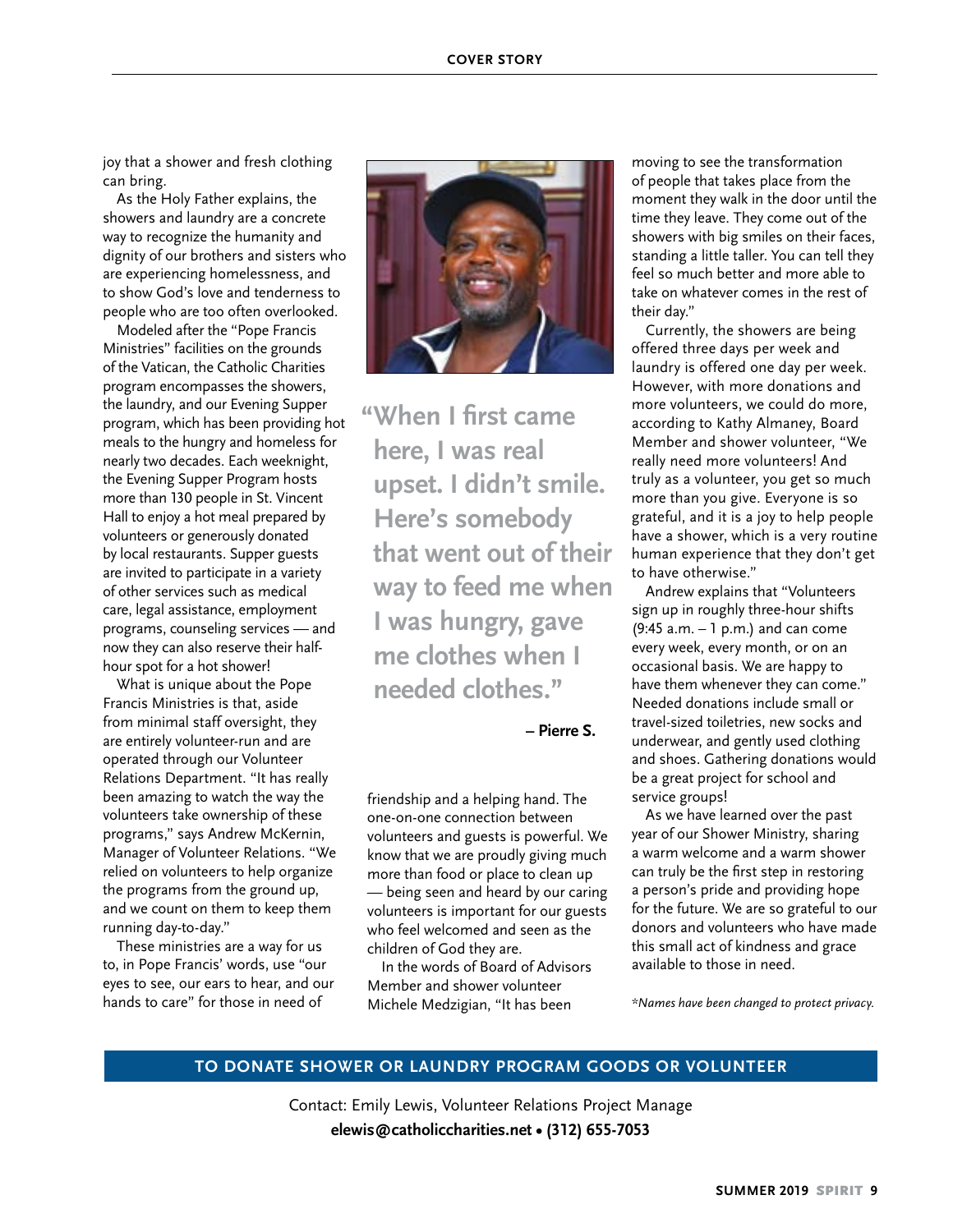# Kathy Almaney | Leaving a Meaningful Legacy

 $\bf W$ hen Kathy Almaney's colleague at Northern Trust asked her to join Catholic Charities Board of Advisors, she had no idea just how large and far-reaching the organization was, or just how long she would remain involved. That was 25 years ago – and her then-colleague, Bill Fanning, recently celebrated his 50th year on Catholic Charities board!

"Until you get involved, it is hard to comprehend just how many different services are offered and how many people are helped each year. I wish more people knew about all the different programs Catholic Charities has for children, seniors, veterans, the hungry, homeless… anyone in need is helped here. Chicago would certainly be in dire straits without Catholic Charities."

With her professional background in human resources, Kathy has been on the executive board as chair of the benefits committee for more than 10 years. She says, "The staff of Catholic Charities is so dedicated. Everyone who chooses to work here wants to work for the good of others."

Recently, Kathy has enjoyed getting more involved in direct service, helping launch the shower program that enables the homeless to shower and receive fresh clothing. She faithfully volunteers with the program almost every Monday. *See the cover story on page 8.*

When Kathy and her husband, Adnan, began the estate planning process several years ago, they knew they wanted Catholic Charities to be a part of their legacy, she explains. "Taking care of family is a big part of estate planning, but we also knew we wanted to help the community. We wanted to be sure that any organizations we included in our estate plan would have the longevity to serve people years and years after we were gone."

"Catholic Charities will continue



on with its good work because it is such a well-run organization. It has always been led by leaders with extraordinary vision. It is costefficient. It attracts wonderful staff, and, most importantly, it is driven

**"Catholic Charities… has always been led by leaders with extraordinary vision." – Kathy Almaney**

by its mission to help others just as Jesus did. That is something that will never change. Being mission-driven and organizationally sound enables Catholic Charities to constantly adapt its services and programs to changing needs. That's important."

Whether they've been involved with the agency for as long as she has, or are making their first donation, Kathy hopes others will consider making Catholic Charities a part of their legacy. "I think we all want to trust that our money will be used for good, and with Catholic Charities, you can have that confidence."

**PHOTO**

Adnan & Kathy Almaney.

### **SAVE THE DATE**

CATHOLIC CHARITIES OF THE ARCHDIOCESE OF CHICAGO



**Monday September 30, 2019**

Noon 721 N LaSalle, Chicago Gather for Mass in our chapel at noon followed by lunch.

Come and meet other wonderful supporters, and enjoy a behind the scenes look at how your gifts help others. We hope your connection to Catholic Charities always brings you joy. This luncheon is our way of saying thank you!

The Legacy of Hope Society honors individuals who plan to support us in the future through wills, trusts, gift annuities, life insurance, retirement plans, or other ways. For more information about the society or the luncheon, contact:

 **Margaret Hughes** *Director of Individual & Planned Giving*

**(312) 655-7012** mhughes@catholiccharities.net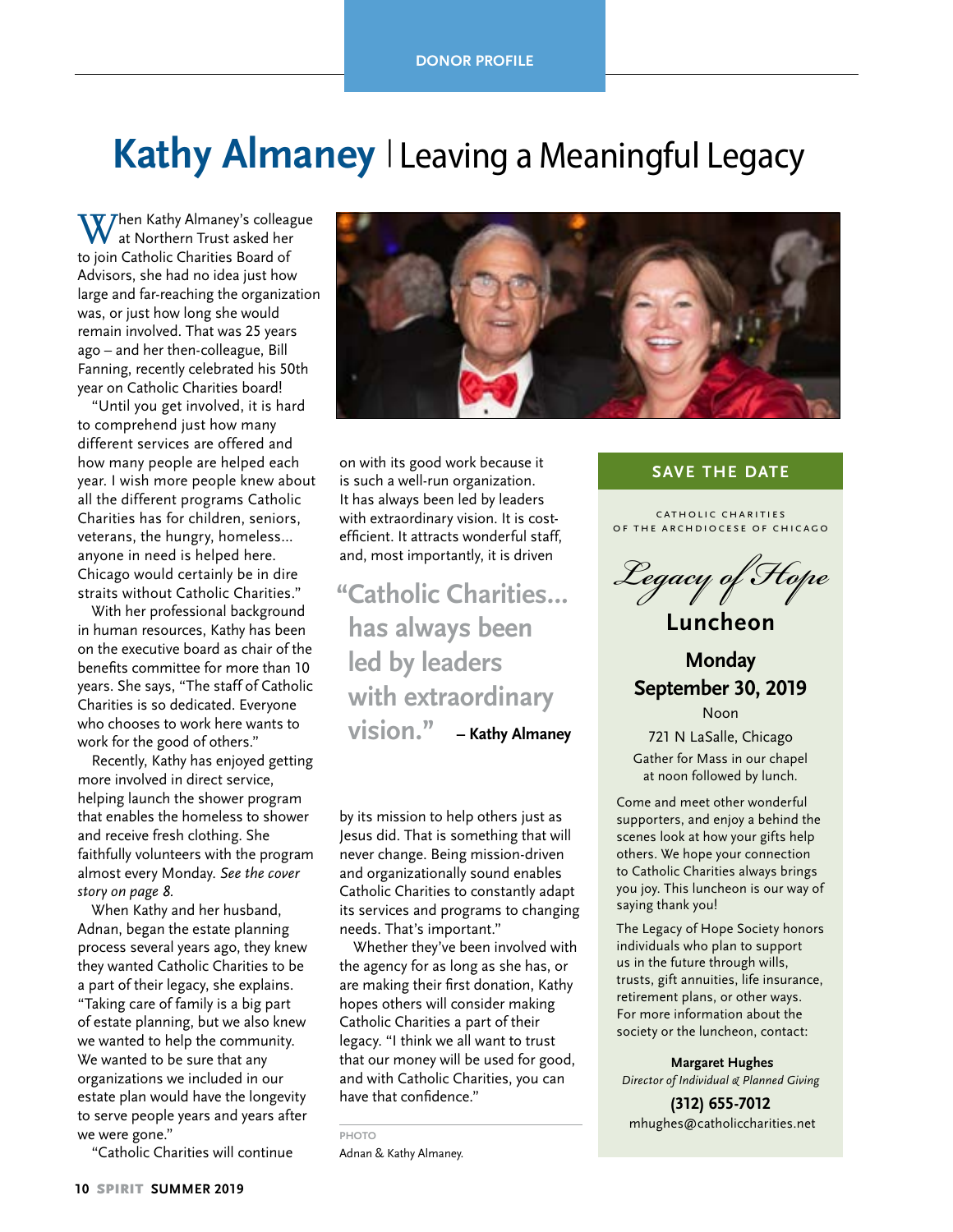# **Neighbors in Need Fund 2019**



# *You can transform the life of your neighbor!*

Help your neighbor regain their dignity & rebuild their life. Your gift to the Neighbors in Need Fund is a crucial step to provide direct support for basic needs that can't wait.

Ways to Give

### **DONATE TODAY**

**PHONE (312) 948-6087 ONLINE www.catholiccharities.net/donate BY MAIL** *Send your donation to our lockbox:* **Catholic Charities 75 Remittance Dr, Ste 1623 Chicago, IL 60675-1623**



www.catholiccharities.net Find ccofchicago on: [ [ ] [ ] To You [ ] [ ]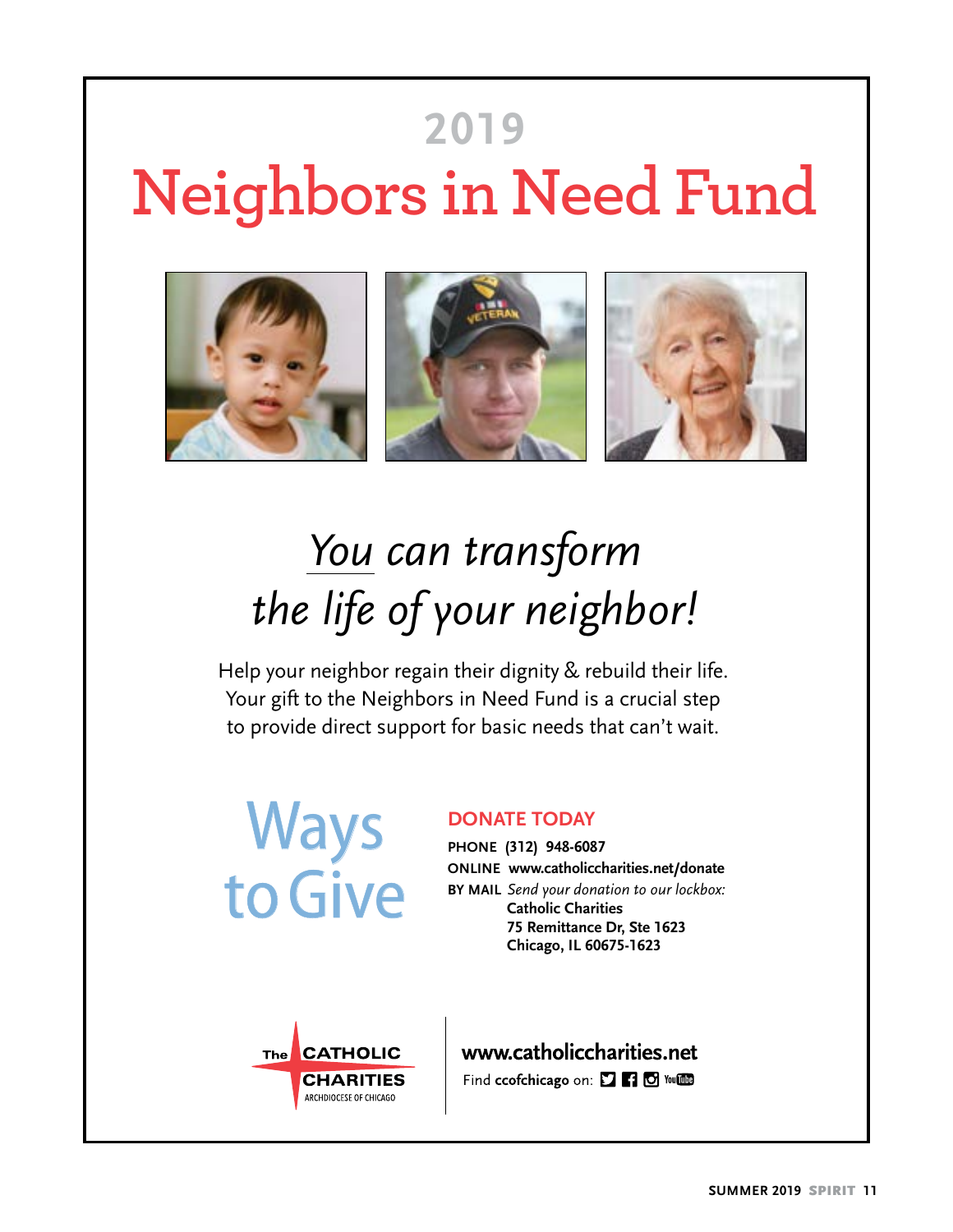**PARISH PROFILE** 

### **Holy Name Cathedral**

CHICAGO



# **Beauty of Cathedral Reflected in Parishoners**

People from all over the world visit Holy Name Cathedral. Seat of the Archdiocese of Chicago and home to Chicago's Archbishop, Cardinal Blase Cupich, it is arguably one of the most beautiful churches in the United States. But ask any Evening Supper guest what makes Holy Name beautiful, and they will tell you that it's not the soaring spire or stained glass, but the wonderful parishioners who faithfully help their community that give Holy Name its true beauty.

The Evening Supper Program provides 130 hot meals and another 70 takeaway meals to the hungry and homeless each weeknight at Catholic Charities St. Vincent Center. The program is a result of tremendous collaboration among community groups, volunteers, and local restaurants. Catholic Charities sponsors the Tuesday Night Suppers, and other organizations (including the Chicago HELP Initiative and Fourth Presbyterian Church) sponsor the remaining nights.

Holy Name Parish began sponsoring one meal per week in 2006, but within a year, they had enough volunteers and donations to sponsor a second night. They have been sponsoring the Thursday and Friday Night Suppers every week since 2007.

"We have so many parishioners

who want to get involved that we've created a variety of ways they can help with the program," says Chris Martinez, a member of the parish's Human Concerns Commission and liaison to Catholic Charities. Parishioners can give monetary donations, bake homemade desserts, help secure meal sponsorships from local restaurants, or volunteer

**"We really become a family. It's a lot more than food. It's very social. People talk with each other."** 

 **— Cindy Loftus**

to serve meals. A different parish group is in charge of organizing and serving each of the meals Holy Name is responsible for each month. For example, the Act II adult group handles the first Friday, the Young Adult ministry handles the second Friday, and so on.

"People want to help our neighbors and make an impact on the community," explains Chris. "It is such a blessing to serve a meal

to someone. But what keeps people coming back are the relationships that are formed with guests and other volunteers."

Cindy Loftus, also a member of the parish's Human Concerns Commission, agrees: "We really become a family. It's a lot more than food. It's very social. People talk with each other. There's a lot of love that's extended to everyone."

The parish's Human Concerns Commission, to which Cindy and Chris belong, organizes a wide variety of community outreach efforts sponsored by the parish. The commission conducts annual food, school supply and clothing drives; promotes breast cancer awareness; provides free tax preparation assistance; gathers food for their "Blessings in a Backpack" program that feeds 250 hungry children each week; and operates a career network to help people find jobs.

What a blessing it is for us in the Archdiocese of Chicago to witness the Cathedral parish enriching our community in so many beautiful ways. Catholic Charities is extremely grateful for their partnership and support.

**PHOTO**

Holy Name parishioners volunteering at Catholic Charities Evening Supper and Food Pantry programs.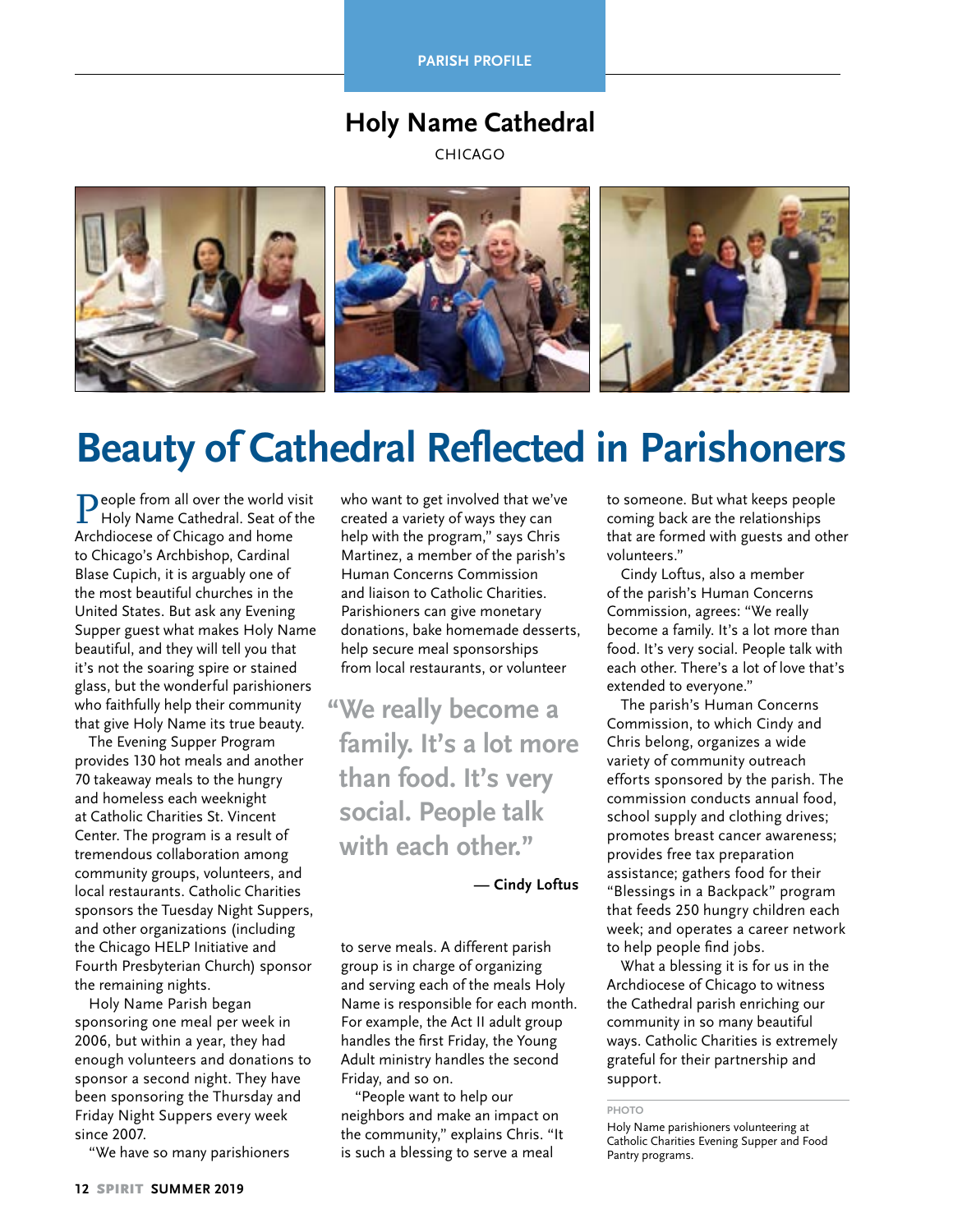# **Home Depot Provides Hope, Restoration to The House of the Good Shepherd**



The women rebuilding their<br>lives at the House of the Good Shepard after experiencing domestic abuse have even more reasons to look to a brighter future, thanks to the generosity of Home Depot District 65. "It all started with the replacement of a dishwasher," says Nancy Haws, Catholic Charities Director of Development for the House of the Good Shepherd. "However, Home Depot went far above and beyond that by updating both the interior and exterior of the facility. In addition, we received a \$10,000 grant from the Home Depot Foundation. It has been truly a remarkable transformation."

 Once a new dishwasher was delivered, Home Depot managers started seeing other updates that were needed. Soon, top quality cabinets, granite countertops, name brand appliances, and contemporary lighting and flooring were all installed by Home Depot employees and volunteers. The result is a stunning new kitchen and dining area for women and children. The Home Depot team continued to notice



#### **Home Depot Dream Team District 65**

LEFT TO RIGHT Joe Dandan, Nick Miketinac, Gary Hutchinson, Manny Gonzalez, and Satish Kumar. (Not shown: Al Stermer)

other areas of the home that were in need of updates. Eleven Home Depot stores and several external contractors became involved, and the entire first floor interior was updated with new carpeting, paint, and even a new clothes washer and dryer. Outside, an extensive landscaping renovation also took place, with Home Depot employees planting new flowers, bushes, sod, cedar mulch and playground materials to give the women and children a bright, happy backyard where they can play and spend time together.

Founded in 1859 by the Good Shepherd Sisters, the House of the Good Shepherd became part of Catholic Charities in 2015 and has

continued to be a safe and caring home for women and children who have been affected by domestic violence. Most women who come to the House of the Good Shepherd have little or no income and no place to live once they have left the abusive relationship. All of the women are given the support and tools they need to heal, regain their confidence, plan for their future, become independent and end the cycle of abuse.

As Nancy says, "The mission of The House of the Good Shepherd is to help women and children seek and find new possibilities in their lives. This wonderful outpouring of generosity from Home Depot is a fantastic reflection of that."

#### **FOR MORE INFORMATION**

The House of the Good Shepherd **www.catholiccharities.net • hgschicago.org**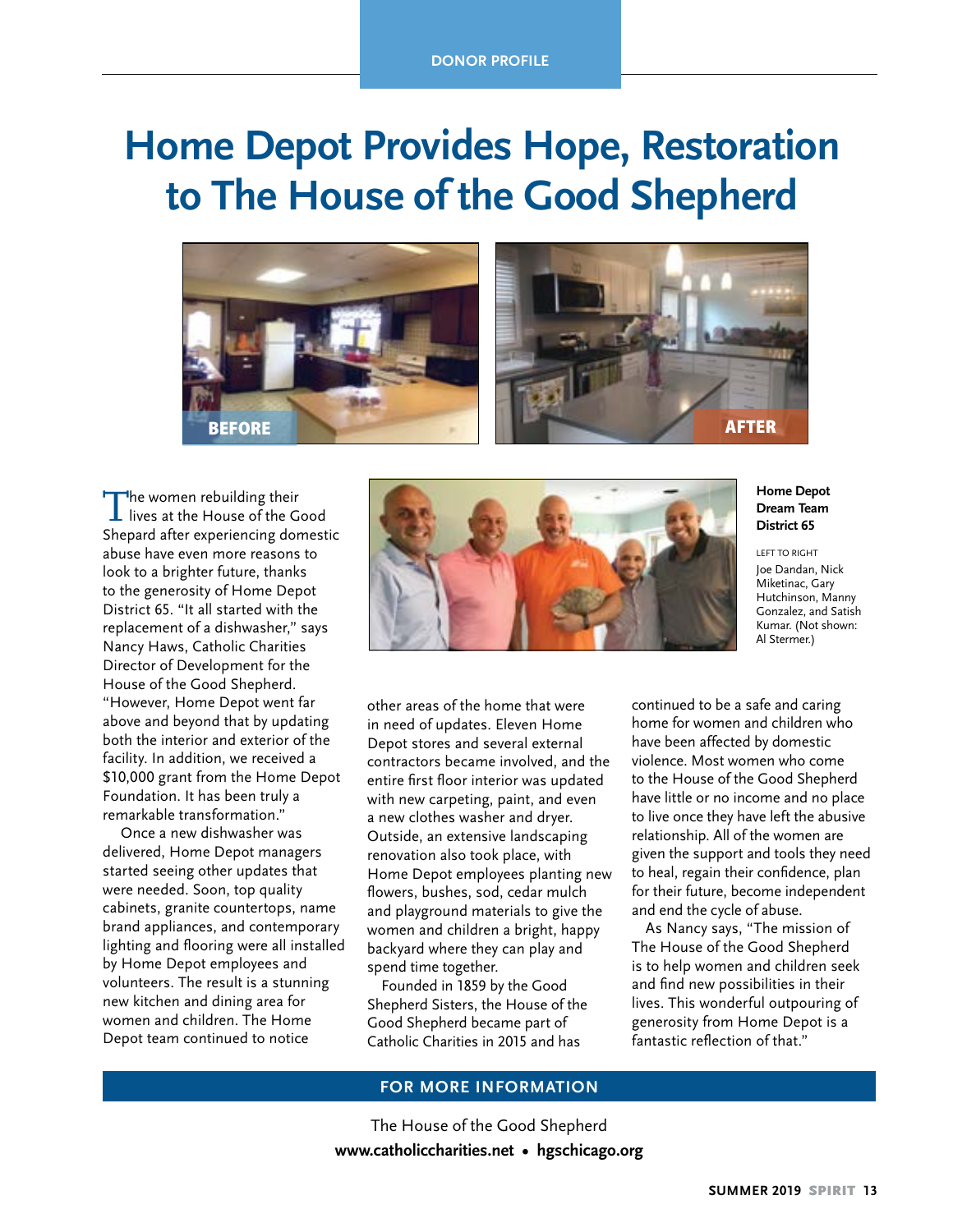#### **PAST EVENTS**



**BLOSSOMS OF HOPE BRUNCH** | Mary Ann Rowan, John Rowan, and Fr. Charles T. Rubey

#### **Art of Caring April 6, 2019**

*Benefiting Programs in Lake County* 202 Guests CO-CHAIRS *Sandra Adam Nadine Shepard*

#### **Legal Lifelines May 9, 2019**

*Benefiting Catholic Charities Legal Assistance Program*

> 247 Guests CO-CHAIRS *Megan Donohue, Patrick A. Salvi, Christie L. Starzec*



**LEGAL LIFELINES** | (CENTER) Cook County Sheriff, Tom Dart, (FAR RIGHT) Monsignor Boland.,with event organizers

#### **Hearts for Hope Dinner & Auction April 13, 2019**

*Benefiting Services in the Northwest Region*

> 353 Guests CHAIR *Cathie Stefanski*

### **City Southwest Story: Building Our Community June 5, 2019**

*Benefiting Programs in the City Southwest Region*

169 Guests CHAIR *City Southwest Regional Advisory Board*

**MSGR. BOLAND GOLF INVITATIONAL** | Mike Rigali and Monsignor Boland

#### **Blossoms of Hope Brunch April 28, 2019**

*Benefiting the Loving Outreach to Survivors of Suicide (LOSS) Program*

> 900 Guests CHAIR *Mary Ann Rowan*

### **Diamonds Are Forever Boutique & Luncheon June 13, 2019**

*Benefiting Programs in the North Region* 251 Guests CO-CHAIRS *Diamonds Are Forever Host Committee*

### **Brighter Futures Golf Outing June 24, 2019**

*Benefiting the New Hope Housing Program* 

156 Golfers, 26 Dinner Guests

CO-CHAIRS *Brighter Futures Host Committee*

### **Charities Golf Classic July 22, 2019**

*Benefiting Programs in Lake County* 148 Golfers, 27 Dinner Guests

> CO-CHAIRS *John Brinckerhoff Matt Davis Tim Finnegan*

### **Msgr. Michael Boland Golf Invitational July 24, 2019**

*Benefiting Catholic Charities Family Stabilization Efforts*

> 280 Guests CO-CHAIRS *Marty Endre Emile Johnson Mike Smith*

### **William E. Joyce Golf Invitational**

#### **August 5, 2019**

*Benefiting the Loving Outreach to Survivors of Suicide (LOSS) Program*

116 Golfers, 54 Dinner Guests

CO-CHAIRS *Jack Miller Jim Sexton*

**\$1,487,408** raised this spring/summer at special events to support programs and served **events to support programs and services** 

### **FOR ALL EVENT PHOTOS flickr.com/ccofchicago**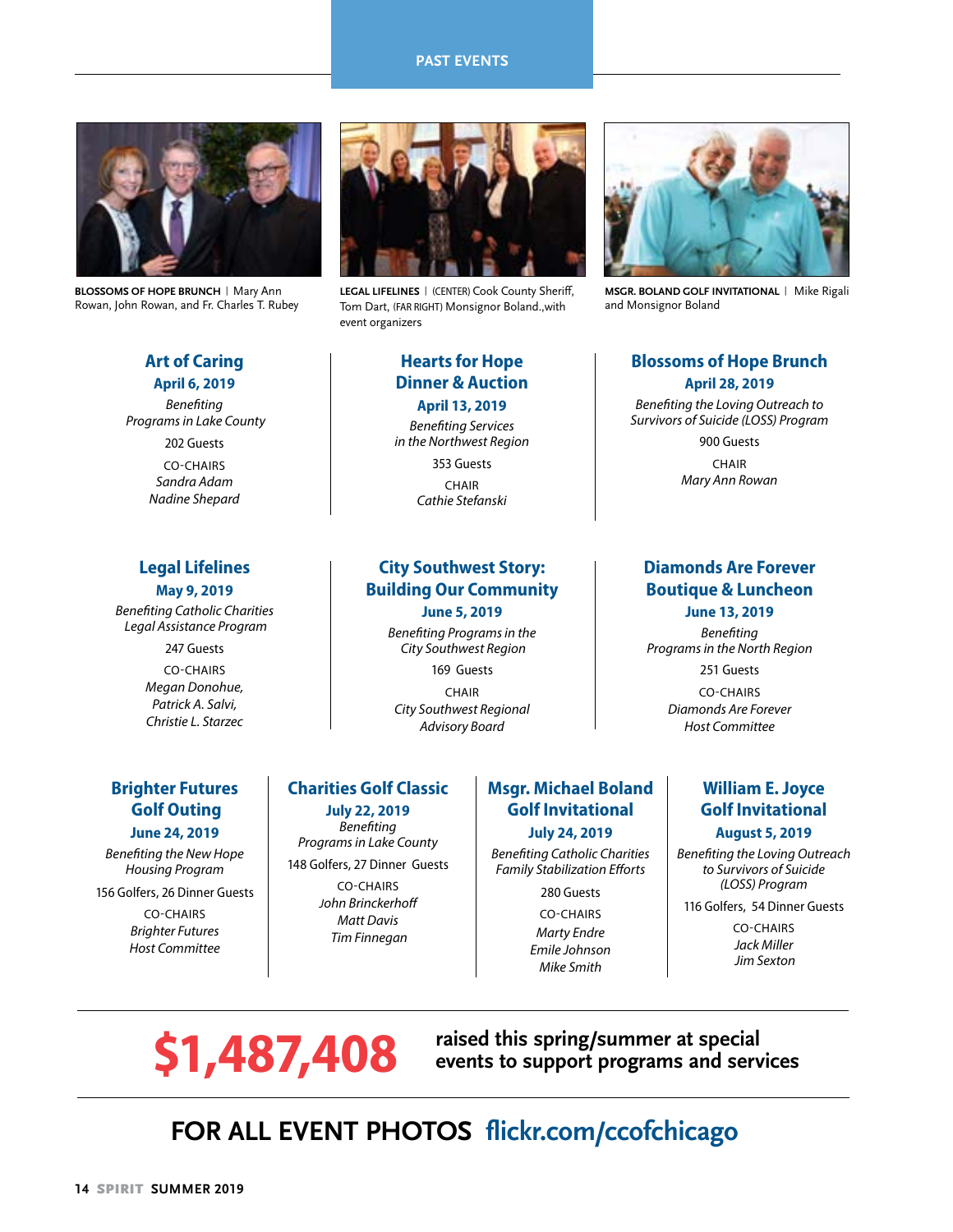### **THURSDAY • OCTOBER 10**

#### **Bourbon Street Blues Night**

This year's South & Southwest Region fall event will be held October 10 at 115 Bourbon Street in Merrionette Park. Proceeds benefit the South & Southwest Regions Emergency Services Programs. Tickets are \$35.

### **FRIDAY • OCTOBER 11 Harvest of Hope Dinner**

Catholic Charities North Regional Services presents the Harvest of Hope Dinner on October 11 at the Michigan Shores Club in Wilmette. This event features dinner and an awards presentation and benefits programs in the North Region. Tickets are \$175.

### **WEDNESDAY • OCTOBER 16**

#### **Ayudando Nuestras Familias**

This event is hosted by the Catholic Charities Latino Advisory Committee and benefit Casa Catalina Basic Needs Center will be held October 16 at The Casino in Chicago. Each year, Sister Joellen Tumas and her dedicated staff and volunteers provide more than 500,000 meals to families experiencing food insecurity in the Back of the Yards community. Reservations are \$85; \$95 after Oct. 9. The event features an assortment of hearty appetizers, beer, wine, and soft drinks.

#### **THURSDAY • NOVEMBER 7 Holiday Tea & Boutique**

The event promises to be a great day of high tea and holiday shopping on November 7 at The Club at Wynstone in North Barrington. Tickets are \$65 and early reservations are suggested. Proceeds benefit Lake County programs.

### **FRIDAY • NOVEMBER 8**

### **The House of the Good Shepherd Women's Board 112th Annual Event**

The House of the Good Shepherd Women's Board 112th Annual Event benefiting the domestic violence shelter is November 8 at the Four Seasons in Chicago. Tickets are for the dinner \$250.

#### **FRIDAY • DECEMBER 6 Spirit of Saint Nicholas Ball**

A reception, gourmet dinner, live dancing, entertainment by the Ken Arlen Orchestra, cocktails, and late night "sweets and treats" will be featured at this black-tie celebration of the Christmas season on December 6 at the Hilton Chicago. Honorary chairmen Most Reverend Cardinal Blase J. Cupich. The 2019 Chaircouple, Jerry & Judy Castellini will host. Tickets are \$550 and proceeds benefit children's programs.

### **SUNDAY • JANUARY 26 d'Vine Affair**

An elegant wine tasting at the Union League Club of Chicago will feature more than 250 wines from around the world as well as a craft and imported beer tasting, gourmet hors d'oeuvres, desserts and a Wine Appreciation Seminar. Proceeds benefit Catholic Charities Self-Sufficiency programs in Cook and Lake counties. Tickets are \$125

### **FRIDAY • JANUARY 31 Patrick J. Ryan Main Event**

The Patrick J. Ryan Main Event was established by former Illinois Attorney General Jim Ryan and his wife Marie and their family in memory of their son Patrick who died of suicide in 2007. The event will feature an exciting night of 8 to 10 talented, Golden Glove-style amateur boxing fights, cocktails, hors d'oeuvres, and ringside seating with dinner. Proceeds from this event will benefit the Loving Outreach to Survivors of Suicide (LOSS) Program, created for children and youth who have endured the loss of a loved one to suicide. Tickets are \$250.

### FEBRUARY 7 **First Look for Charity**

First Look for Charity is the Chicago Auto Show's preview night at McCormick Place benefits local nonprofit organizations. Featuring access to Catholic Charities private reception suite, a "first look" at the premier vehicles, live entertainment, and chance to win a new car. Proceeds benefit the Maternity and Adoption programs and the Neighbors in Need Fund. Tickets are \$275.

### **FOR TICKETS, SPONSORSHIP OPPORTUNITIES, AND MORE INFORMATION CONTACT**

**Denise Samulis (312) 948-6864** • dsamulis@catholiccharities.net  **www.catholiccharities.net/events**









#### **1 GALA OF THE ARTS** Guests tour auction galleries

- **2 AYUDANDO NUESTRAS FAMILIAS** Isabell Abello, Sr. Joellen Tumas, Gus Abell
- **3 SPIRIT OF SAINT NICHOLAS BALL** 2019 Chaircouple Jerry & Judy Castellini with Cardinal Blase Cupich and Monsignor Boland
- **4 D'VINE AFFAIR** Monsignor Boland and William Kates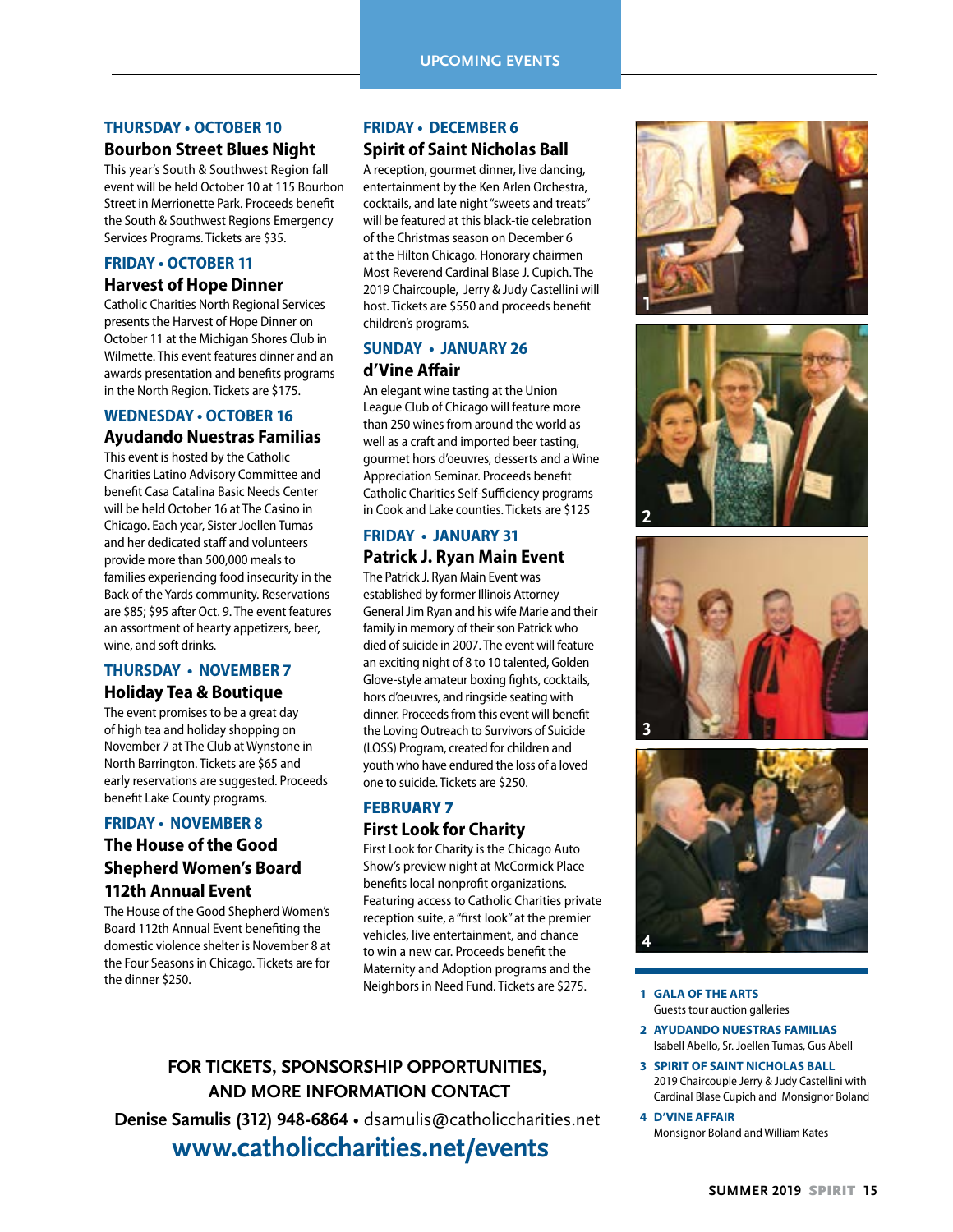# **Justice-Involved Pregnant and Post Natal Women Reclaim their Lives through Grant Support**

 $\mathbf{W}$  ith a \$250,000 grant from the Cook County Justice Advisory Council, Catholic Charities will provide services to improve the birth outcomes and general welfare for pregnant and postpartum women and youth who are awaiting trial and have been released to their communities.

Catholic Charities Child, Youth, and Family Services' long history of home visiting programs with expectant and new mothers was an important factor in being selected. Catholic Charities was one of only two organizations awarded the grant.

Case management services will include coordination of medical care for both client and infant, transportation, assistance obtaining public benefits, and external referrals. Counseling services will include cognitive behavior therapy (how we make decisions), moral recognition therapy, trauma counseling, anger management,

domestic violence counseling and postpartum counseling. Catholic Charities will be implementing this new programming beginning September 1.

The potential for both mothers and their children to move past criminal justice involvement, and to rebuild their lives is enormous.

Commissioner Bridget Gainer sponsored the grant with significant support from Cook County Board President Toni Preckwinkle.

## **Bombas Donates Needed Socks**

In early June, Catholic Charities<br>
received a generous shipment of received a generous shipment of 1,750 pairs of socks from Bombas, a sock and t-shirt company, that were given to guests of our Homeless Supper. Not just any socks, Bombas socks are engineered to meet the needs of people who don't have the luxury of putting on a clean pair of socks every day, such as antimicrobial finishes, reinforced seams, and darker colors to show less wear.

David Heath, Co-founder and CEO of Bombas, was struck by a quote he came across several years ago that said, "Socks are the most requested clothing item in homeless shelters." That was a defining moment for him. He was shocked to learn that for some people, socks were a luxury.

He shared the quote with his good friend, Randy Goldberg, and together they came up with the idea for Bombas, a give-back business model, in 2011. Their idea was to donate a pair of socks for every pair they sold. After two years of research and development to build a better sock, the company used a Crowdsourcing website to raise initial funding in 2013. The founders appeared on the

entrepreneurial-themed reality show, Shark Tank, in September 2014. Since then, Bombas has donated more than twenty-one million pairs of socks to agencies across the country that are serving the homeless.

The word Bombas comes from the Latin word for bumblebee. The company's mantra is "bee better." As their website states, "Bees live in a hive and work together to make their world a better place. They're small, but their combined actions have a big impact on the world." We couldn't agree more.

When David and Randy first started Bombas, they walked around Manhattan giving socks to those they encountered who were living on the streets. Today, to make sure all of their employees make the same connection, every new employee is given a pack of socks to hand out on their commute to and from work during their first week.

We are grateful for their donation and their philosophy. We can all "bee better." Learn more about Bombas on their website, https://bombas.com/ pages/giving-back

## **Matching Gifts**

**DOUBLE AND TRIPLE Your Donation and Help More People in Need!**

 $\sim$ 

A matching gift from your employer doubles or triples your donation to Catholic Charities. Millions of matching dollars set aside by employers nationwide are unclaimed by employees each year. You can make a significant difference by requesting matching gifts.

Contact your employer to find out if they have a matching gift program or go to the Catholic Charities website. Click on the red button at the bottom of the page that says **Matching Gifts.**

**www.catholiccharities.net/ DonateNow/MatchingGifts**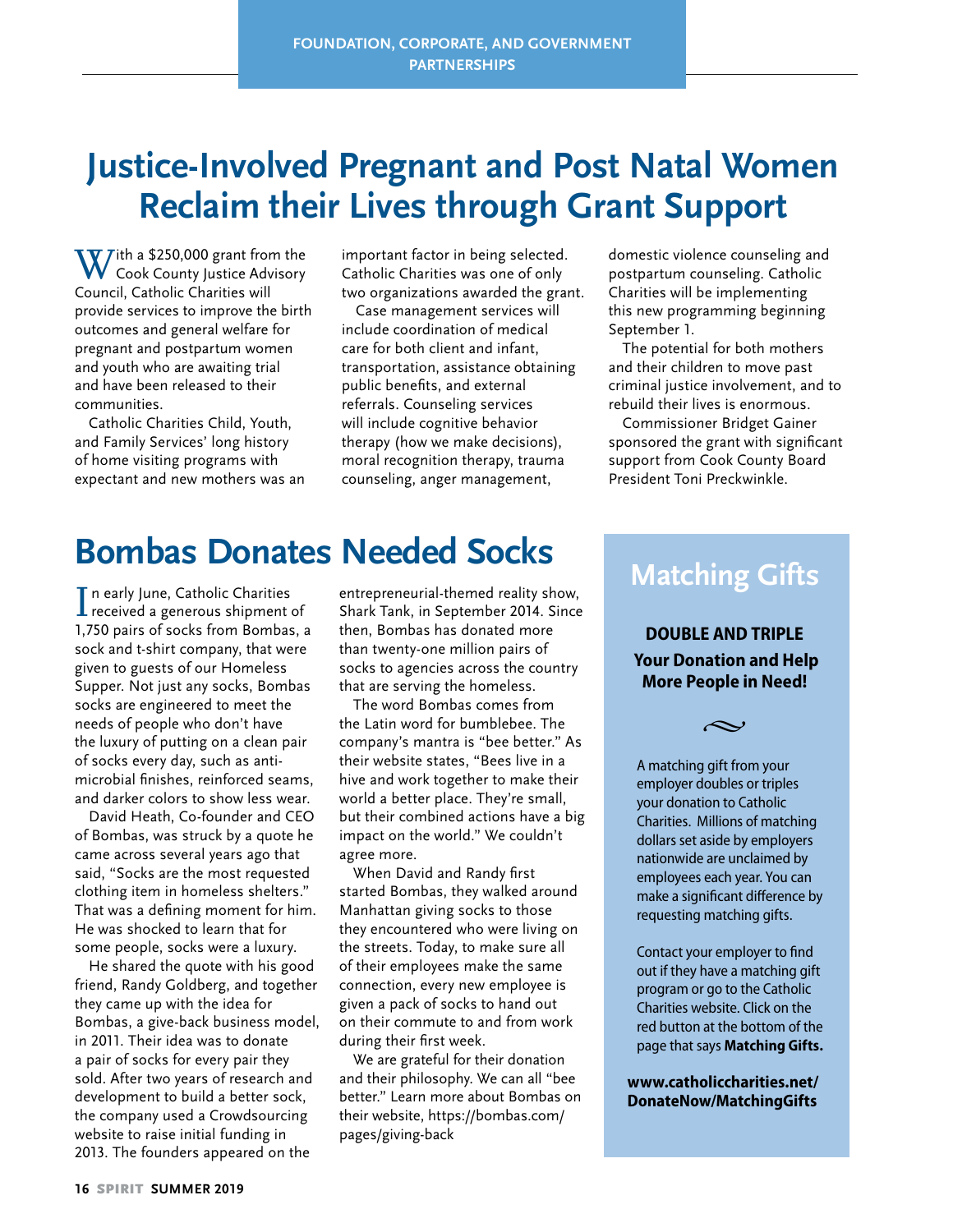

(FAR LEFT) Chris Torres and Sandra Slayton with St. Xavier University students and faculty.



(LET TO RIGHT) Laura Diaz, Stella Gayton,Sr. Joellen Tomas, Liz Aquino, Cary Rositas-Sheftel, and Jose Hernandez.



**JUNIOR BOARD MEMBERS** | CLOCKWISE Mary Margaret Parker, Bridget Morton, Maggie Boland, Alex Rubalcava, Bradly Dearlove, Joe Hetland, Daniel Marinez, Sam Moorhead, and Lianna Petruccio.

### **St. Xavier University April Food Day**

The United Way held its annual April Food Drive in Tinley Park, with proceeds benefiting our Food Pantry at Saint Irenaeus in Park Forest. Faculty and students from the Graham School of Business at St. Xavier University organized the food drive and coordinated deliveries. Board Member Sandra Slayton provided her leadership to this initiative.

### **Casa Catalina Day of Service**

On May 15, the Latino Advisory Committee organized a Day of Service at our Casa Catalina Basic Needs Center in the Back of the Yards neighborhood. Under the leadership of Sr. Joellen Tomas, Casa Catalina has been operating a food pantry with healthy meal options for

the community for more than 30 years. Board members Stella Gaytan and Liz Aquino participated and assisted in the distribution of food to our clients.

### **Spring Social**

On May 22, nearly 100 Board and Junior Board Members attended our annual Spring Social. Chip Mulaney hosted this event at Skadden, Arps, Slate, Meagher & Flom, LLP. The 10th annual Social provided an opportunity for our Board and Junior Board Members and their guests to network and learn more about opportunities for involvement on our Board Committees across the Agency. Junior Board Member, Joe Hetland was introduced as the Junior Board's Leadership Chair, a new position that will focus on the intentional development and promotion of the next Board of Advisors.

### **FOR VOLUNTEER OPPORTUNITIES**

**Andrew E McKernin • (312) 655-7557** amckernin@catholiccharities.net

**www.ccofchicagovolunteer.com**

### **JUNIOR BOARD**

### **Strides for Peace**

On June 6, the Junior Board participated in the *Strides for Peace Race Against Gun Violence*.

The Race Against Gun Violence is a rallying point to raise awareness of and funds for organizations working to save lives and build Chicago's future. It is an opportunity to change the narrative about our city, call concerned citizens to action and show the world that Chicago can come together to solve the problem of gun violence.

### **3Q Meeting and Social**

On July 11, the Junior Board had its 3rd quarter General Meeting and Social. New members were able to meet our fun and engaging Executive Committee and learn about what's happening on the Junior Board! The meeting began with Mass by our Chaplain, Fr. Wayne F. Watts, followed by a brief Junior Board program and BBQ social.

All are welcome! Meetings are open to veteran, new, and prospective Junior Board members! For more information:

**Noreen Russo** nrusso@catholiccharities.net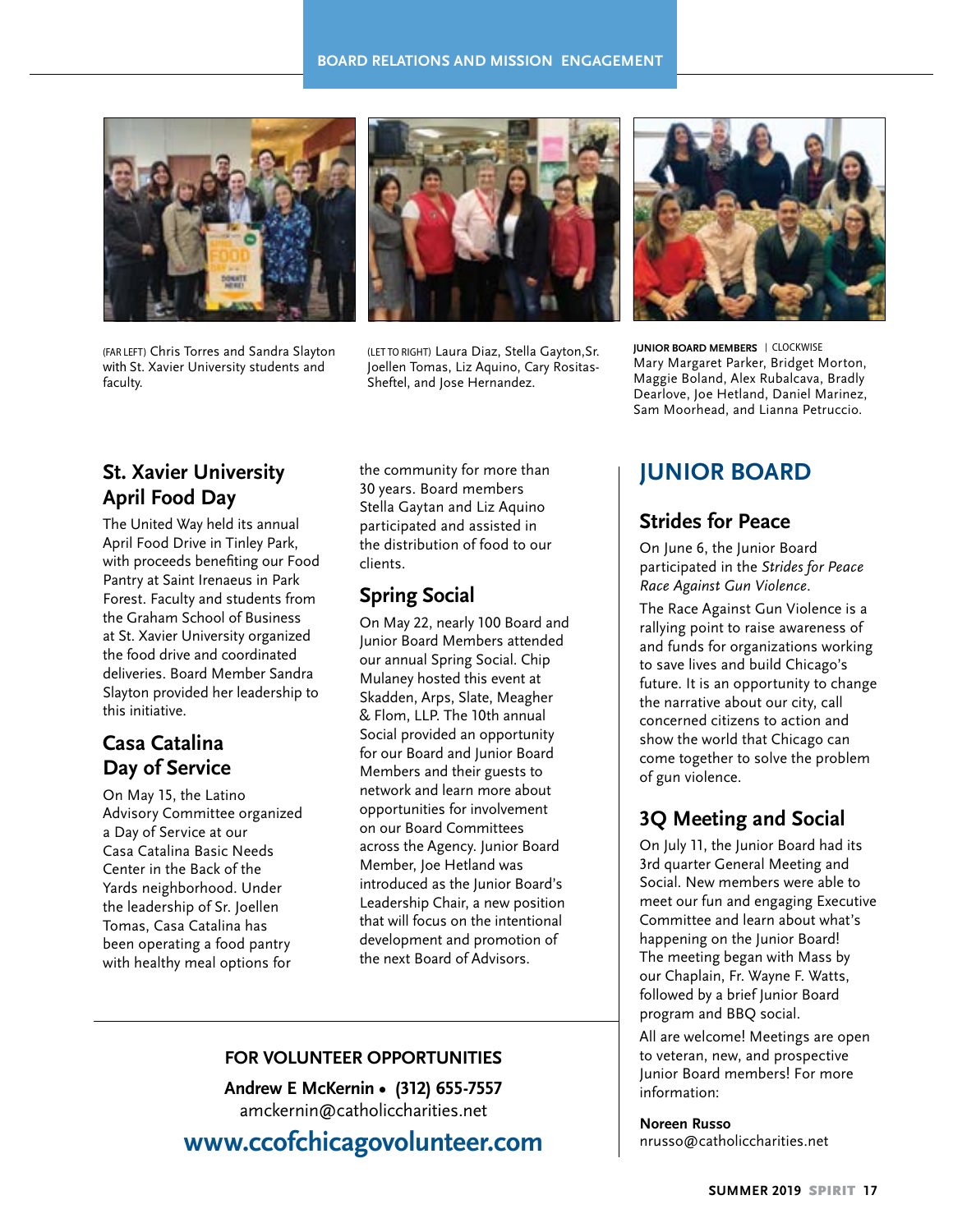### Rochelle Baker

# **Catholic Charities a Blessing for Supper Guest**

I am a Chicago native, born<br>
and raised in the Chatham neighborhood on the city's South Side and a graduate of the now-closed Aquinas Dominican High School. My father was a jazz aficionado and passed his passion for jazz onto me. A love of the arts and culture is an integral part of my life.

I give high praise to God for ordering my steps to Catholic Charities. I started coming to the Evening Supper Program several years ago when a friend of my brother's told me about it. I've been unemployed for a period of time so the suppers are a real blessing. I have become friends with many of the volunteers and other guests, and the services available have enriched my life.

I started coming to the shower program shortly after it opened last year because the shower in my apartment is not in the best working order anymore. Catholic Charities' shower program is heaven-sent! I feel like a million dollars when I walk out! The volunteers are kind and care about how I'm doing. I have a standing appointment every Wednesday.

I come for the showers on Wednesday because that is also my favorite day of the week to come to the suppers. The Chicago HELP Initiative is in charge that night, and the people who run it (Jacqueline Hayes and Doug Fraser) are wonderful people. The dinners are always delicious and they have



**"I am so grateful that Catholic Charities is providing a place not just for a shower and hot meal, but a place for me to connect with people who care about me."**

a book table where free books are available. In addition to the dinners, I attend the Bookworms Club and the Arts and Culture Club. These special groups broaden my horizons and make me feel a vital part of the world around me.

As you can see, I have a penchant

for books. Harper Lee, Toni Morrison, J.D. Salinger…I know books A to Z. In fact, my career has been based largely on books. After two years of college, I wasn't sure what I wanted to do, but I had faith that God would lead me to the right place – and He did! Kroch's and Brentano's was the largest bookstore downtown at the time. When I saw it, I knew that was the place for me. I applied for a job and lucked out that the store manager was available for an interview. When he realized my knowledge of books, he hired me on the spot.

After Kroch's, jobs just fell into place for me, and I neatly transitioned from one to the next. I've worked at great places including the Art Institute and two law firms where I was the research librarian. Most recently, I worked at Walgreens, but that job has ended. My budget is very limited now so coming to Catholic Charities has helped me make ends meet. I pray that God will lead me to the next job just as He has at other times in my life. Finding a job is the number one priority for me right now.

I am so grateful that Catholic Charities is providing a place not just for a shower and hot meal, but a place for me to connect with people who care about me and share my interests. Catholic Charities is a blessing for people who need a helping hand.

**PHOTO** Rochelle Baker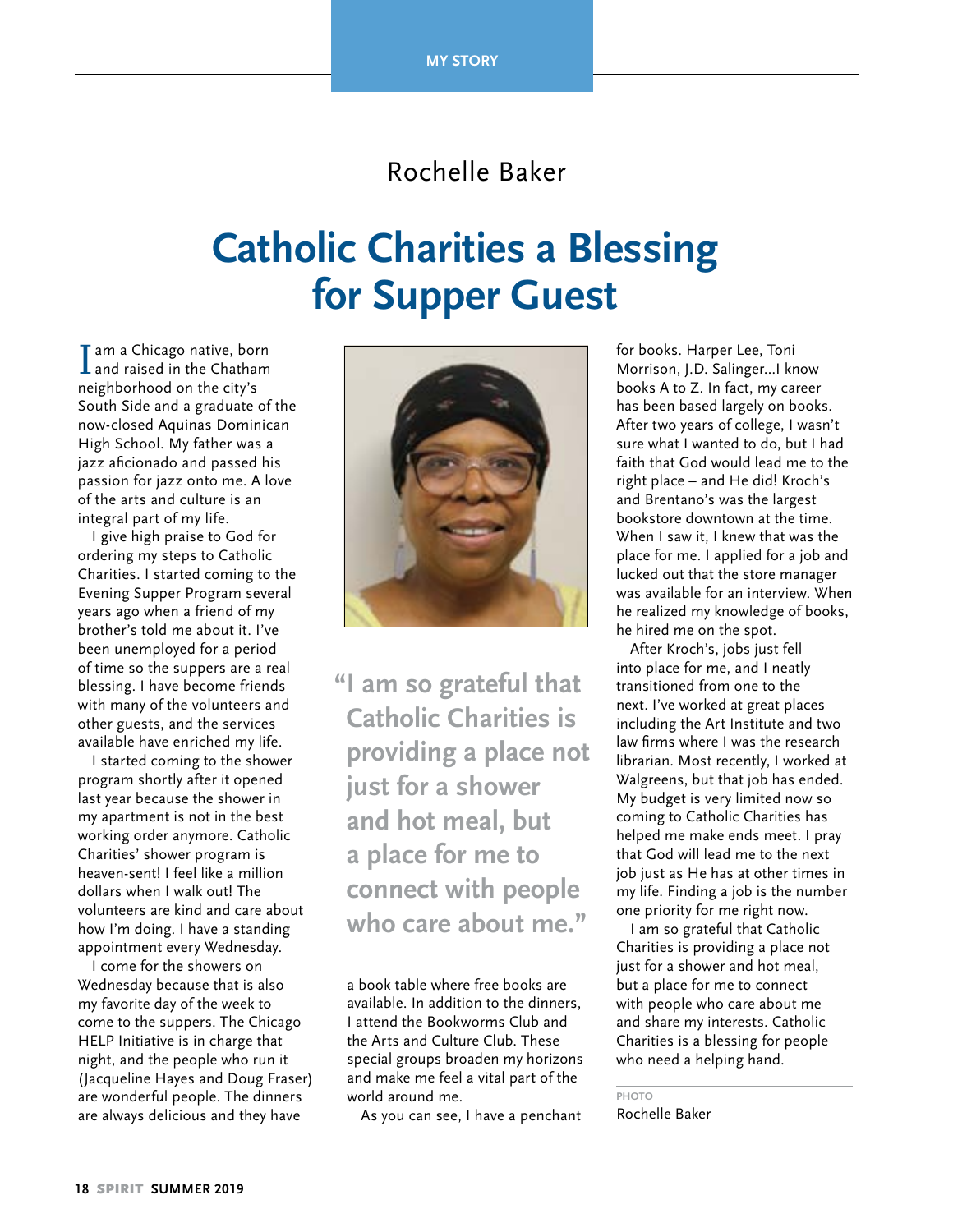# FROM LETTERS FROM SOCIAL MEDIA

These stories were submitted to Catholic Charities through the mail or online.

### **We welcome your submissions, stories, and memories.**

"I came to the EPIC Program to get my Forklift Certificate. I was a little hesitant of the program until I met Ms. Atkins. She cares about people, and she took her time to make everyone feel welcomed. Then we moved to the Warehouse for training, and it was hard trying to get the information down to pass the test. Ms. Atkins called to check in on me and she always said something encouraging. When I passed my test, she sent me a text message saying how proud she was of me. That really meant a lot. I have successfully completed the program, got my certificate, and I am now working full time. Thanks Ms. Atkins and the Program of Catholic Charities." **RK**

*"RK" participated in Catholic Charities EPIC job training program after learning about it at a WIC food center. He is currently a full time forklift operator with Temple Steel.*

### **EPIC Program**

The Employment Opportunities, Personalized Services, and Individualized Training, and Career Planning Program (EPIC) is a partnership between the Illinois Department of Commerce and Economic Opportunity (DCEO), Illinois Department of Human Services (IDHS), and Catholic Charities.

EPIC provides employment and training services to SNAP recipients referred by IDHS, with career pathways opportunities aligned to local employer and sector demand.





**EMAIL** communications@catholiccharities.net

**MAIL** Catholic Charities c/o Spirit Magazine 721 N. LaSalle Street, Chicago IL 60654

### **CONTACT US GET IN TOUCH**

### **On the Web**

**FIND US** at **ccofchicago** on **TTP C** Young

**VISIT US** at **www.catholiccharities.net/spirit**